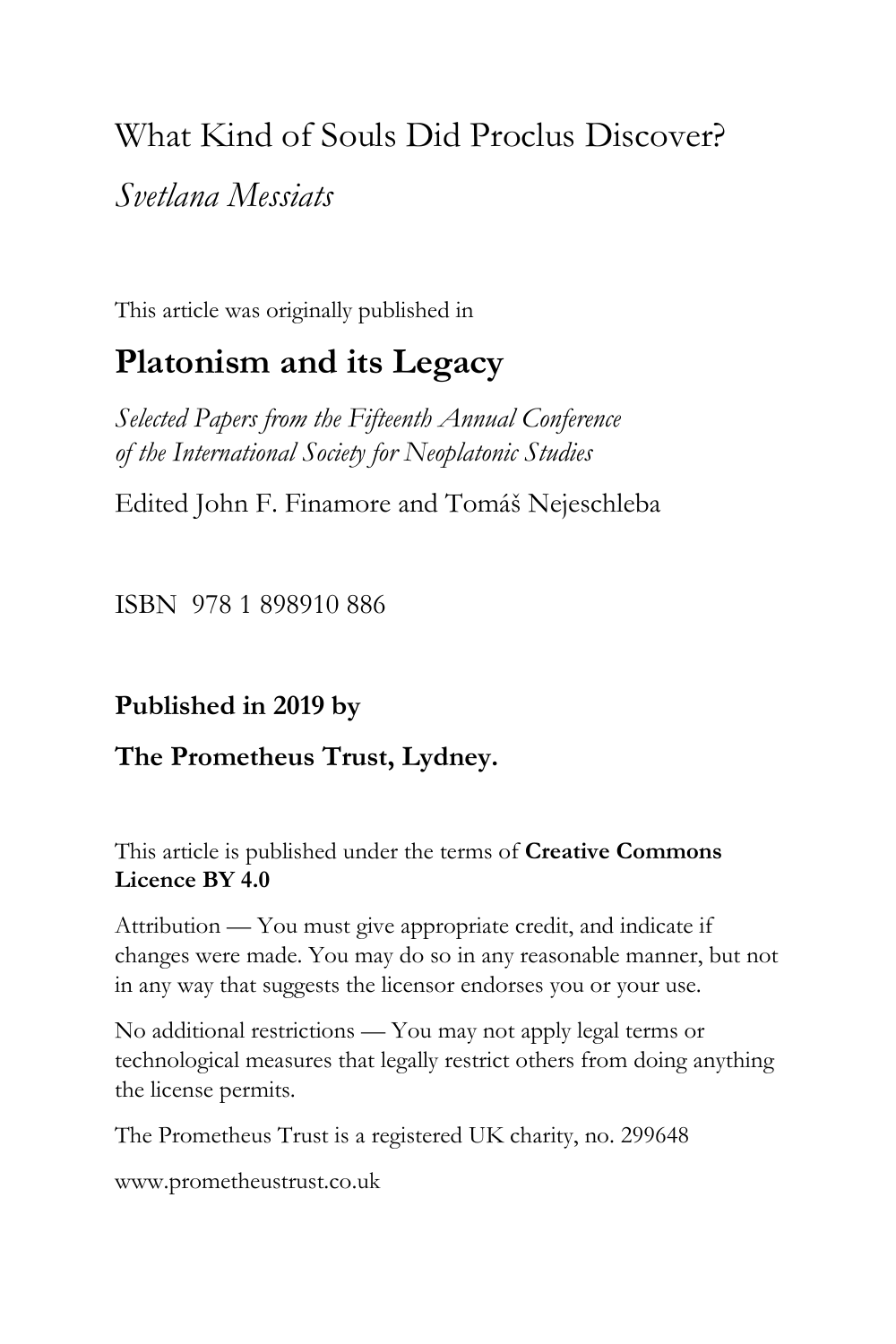## What Kind of Souls Did Proclus Discover?

### Svetlana Messiats

 The aim of this paper is to clarify one curious point in Proclus' doctrine of Soul, neglected so far by the most researchers of his philosophy. According to Proclus' pupil Marinus, his master was the author of many new doctrines. In particular, he was the first to assert the existence of a kind of souls capable of seeing several ideas simultaneously and existing between "the Intellect (Νοῦς) which embraces all things together by a single intuition, and the souls passing in their thoughts from one idea to another".<sup>[1](#page-1-0)</sup> What kind of souls does Marinus talk about? Where exactly are they located within the multilevel Neoplatonic universe? Why did Proclus believe it necessary to introduce them into his metaphysical system? And does he mention these souls anywhere in his writings? All these questions have no reliable answers until now. Laurence J. Rosan in his valuable book *The Philosophy of Proclus: the final phase of ancient thought* made the first and for many years single attempt to find out what kind of souls did Proclus discover. [2](#page-1-1) Rosan supposed that Proclus' original doctrine was the existence of the so-called "intelligent souls", which posses a special kind of intelligence – "purely intellectual intelligence" (νοῦς νοερὸς μόνον), as Proclus himself calls it.

*ET* §183, 13–15.

i,

"Every intelligence which is participated but purely intellectual is participated by souls which are neither divine nor yet subject to the alternation of intelligence with unintelligence".

<span id="page-1-0"></span><sup>&</sup>lt;sup>1</sup> *VP* 23, 1-8. Slightly changed translation of K.S. Guthrie (1925) 15-55. Saffrey, Segonds (2001) 27: Πολλῶν δὲ καὶ αὐτὸς πατὴρ ἐγένετο δογμάτων οὐ πρότερον ἐγνωσμένων, ψυχικῶν τε καὶ νοερῶν καὶ τῶν ἔτι θειωτέρων. πρῶτος γὰρ οὗτος ἐπέστησεν ὅτι γένος ἐστὶ ψυχῶν δυναμένων πολλὰ ἅμα εἴδη θεωρεῖν, ὃ δὴ καὶ μέσον ἤδη εἰκότως ἐτέθετο τοῦ τε νοῦ τοῦ ἀθρόως καὶ κατὰ μίαν ἐπιβολὴν ἅπαντα νοοῦντος καὶ τῶν καθ'ἕν εἶδος τὴν μετάβασιν ποιουμένων ψυχῶν.

<span id="page-1-1"></span><sup>2</sup> Rosan (1949) 179, note 23.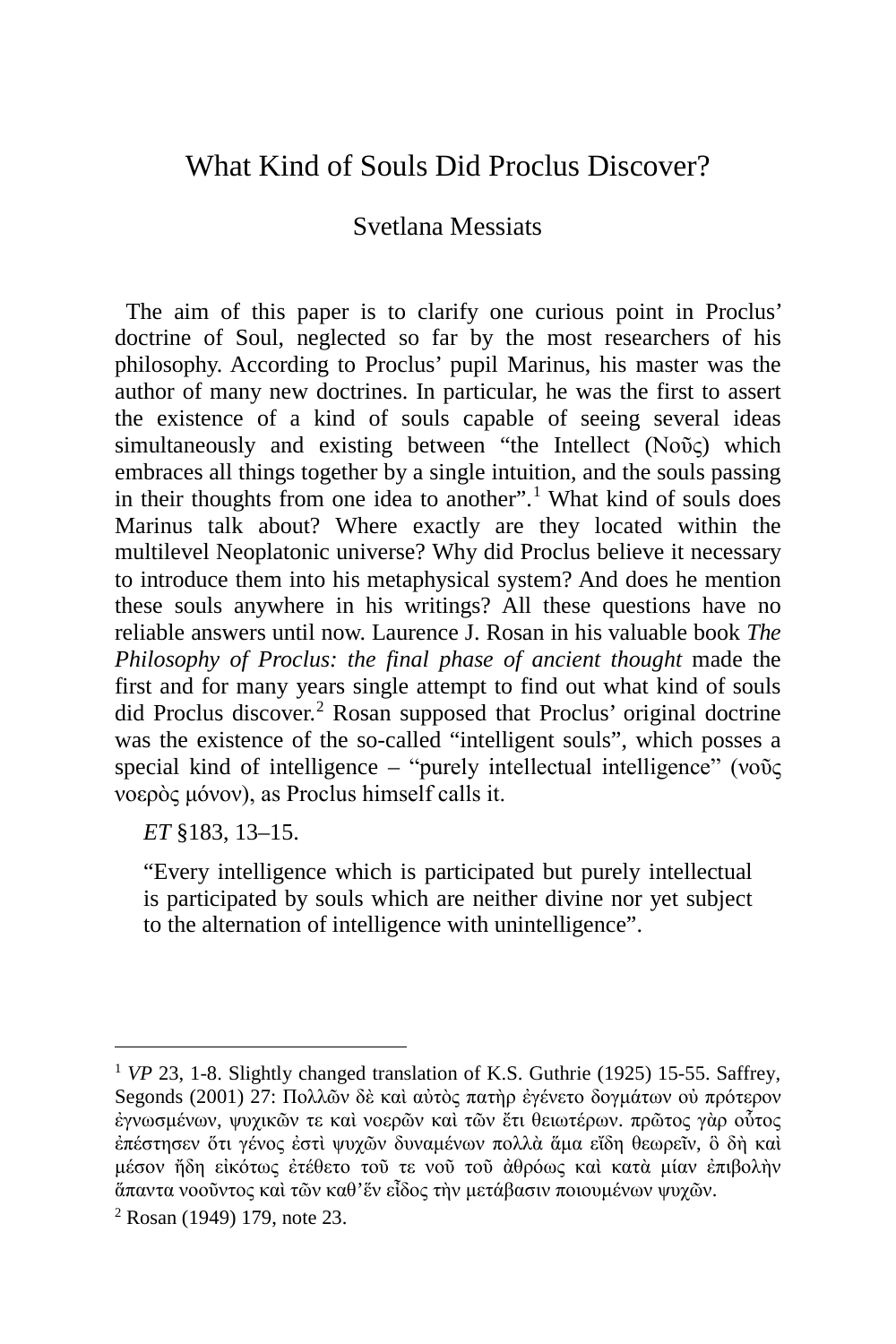*ET* §184, 21–23.

"Every soul is either divine, or subject to change from intelligence to unintelligence, or else intermediate between these orders, enjoying perpetual intellection although inferior to the  $divine$  souls  $"3$  $"3$ 

Proclus postulates here three kinds of souls in respect of their participation in intelligence and intellectual activity: divine souls, those that change from intellection to unintelligence, and those that are intermediary between the first two. Souls of the highest class are called divine because of their participation in a divine intelligence and a henad: "they are gods upon the psychic level".<sup>[4](#page-2-1)</sup> Souls that think from time to time and can alternate between knowledge and ignorance are souls of human beings or so-called "partial souls" (μερικαὶ ψυχαί).<sup>[5](#page-2-2)</sup> They don't participate in intelligence at all and possess only a sort of intellectual illumination that comes from a partial intelligence situated right above them. Souls of the intermediate class, which are neither divine nor human, are naturally daemons. In prop. 185 Proclus refers to them as "eternal followers of gods". Like divine souls, they exercise perpetual intellection, yet the intelligence participated by them is not divine but 'purely intellectual', so that it doesn't permit them direct access to gods. According to Rosan, it was these 'intelligent' souls that were presumably discovered by Proclus. Yet it is hard to believe that Proclus was the first who introduced daemonic souls into Neoplatonism. So it is more probable that Rosan saw his innovation not in a discovery of the daemonic souls as such, but in the way he explained their nature, that is in an interpretation of these souls as participants of the "purely intellectual intelligence". Unfortunately, Rosan doesn't explain what reasons compelled him to make such a suggestion. He expressed his hypothesis in a short footnote to the main text of his book without any further discussion. So to understand why the introduction of such souls could be regarded as something new for the Athenian Neoplatonism of the  $5<sup>th</sup> AD$ , we need to clear up some basic principles of Proclus metaphysics, including his doctrine of two kinds of procession: vertical and horizontal.

<span id="page-2-1"></span><span id="page-2-0"></span><sup>3</sup> Dodds (1963) 160–162. 4 *ET* 185. See also *ET* 202: "divine souls participate both intelligence and deity" 5 *ET* 202.

<span id="page-2-2"></span>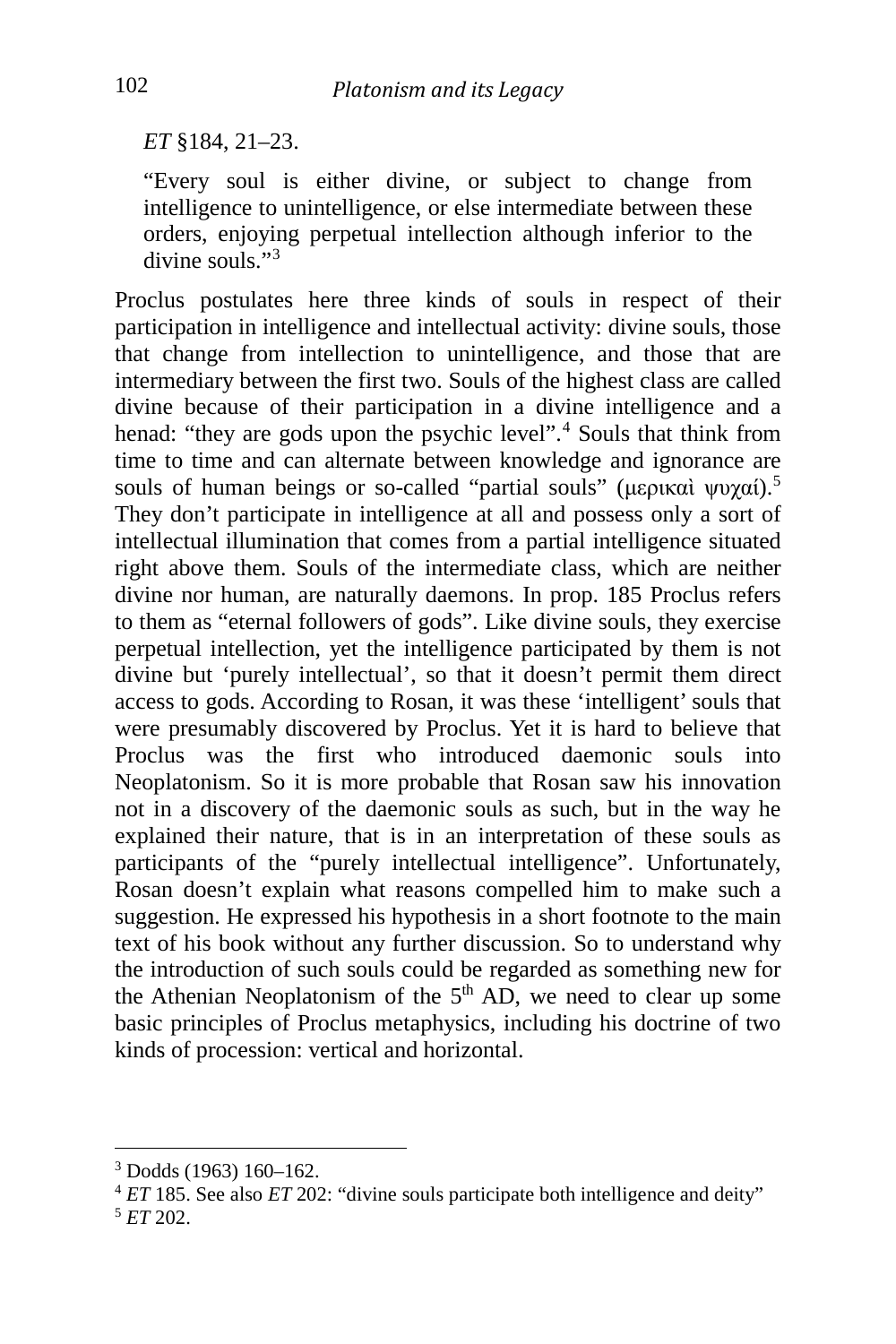#### 1. Vertical and horizontal procession in Proclus' metaphysics

 It is well known that cause-and-effect relation between different levels of reality in Proclus' metaphysics can be described using three basic terms: the unparticipated (τὸ ἀμέθεκτον), the participated (τὸ μεθεκτόν, μετεχόμενον) and the participant (τὸ μετέχον). Proclus calls unparticipated or transcendent every causative principle, which can be considered as the thing itself free from any connection with anything else. It is a radically unified and entirely self-identical characteristic, for example, One as it is, Being as it is, Life as it is, and so on.<sup>[6](#page-3-0)</sup> While producing a multiplicity of participated terms, it remains undivided and absolutely separate from its products and is related to them as a monad to other members of the same series. The participated term, on the contrary, becomes a property of that, by which it is participated.<sup>[7](#page-3-1)</sup> It is an immanent universal, which is not entirely self-identical because of existing only in connection with something other than itself. Finally, the participant is that particular thing or reality, which possesses participated term as a reflection of the transcendent principle and so becomes like to its productive cause. These definitions seem to imply that all participated terms necessarily belong to their participants. However Proclus distinguishes two classes of participated terms, which he names respectively 'substances complete in themselves' (αὐτοτελεῖς ὑποστάσεις) and "illuminations" (ἐλλάμψεις). Only the latter ones have their existence in something other than themselves and belong to their participants, while the former exist on their own and have no need in inferior beings.<sup>[8](#page-3-2)</sup>

Every original monad gives rise to both kinds of participated terms.<sup>[9](#page-3-3)</sup> While generating a multitude of self-sufficient participated substances the unparticipated monad looks as if dividing itself into pieces and actualizing its hidden multiplicity. It gives rise to a number of related terms, which are analogous to itself in respect of their essence (ὕπαρξις), yet differ from it and from one another through the addition of some specific characteristic (ἰδιότης) indicating their connection with a lower reality. Thus the One itself proceeds into a series of 'unities' or 'henads' that share the same essence with it, yet differ from it because of their connection with Being, Life, Intellect and Soul.

<span id="page-3-0"></span><sup>6</sup> MacIsaac (2011) 46.

<span id="page-3-1"></span><sup>7</sup> Proclus. *ET* 23

<span id="page-3-2"></span><sup>8</sup> Mesyats (2012) 152-53.

<span id="page-3-3"></span><sup>9</sup> Proclus. *ET* 64.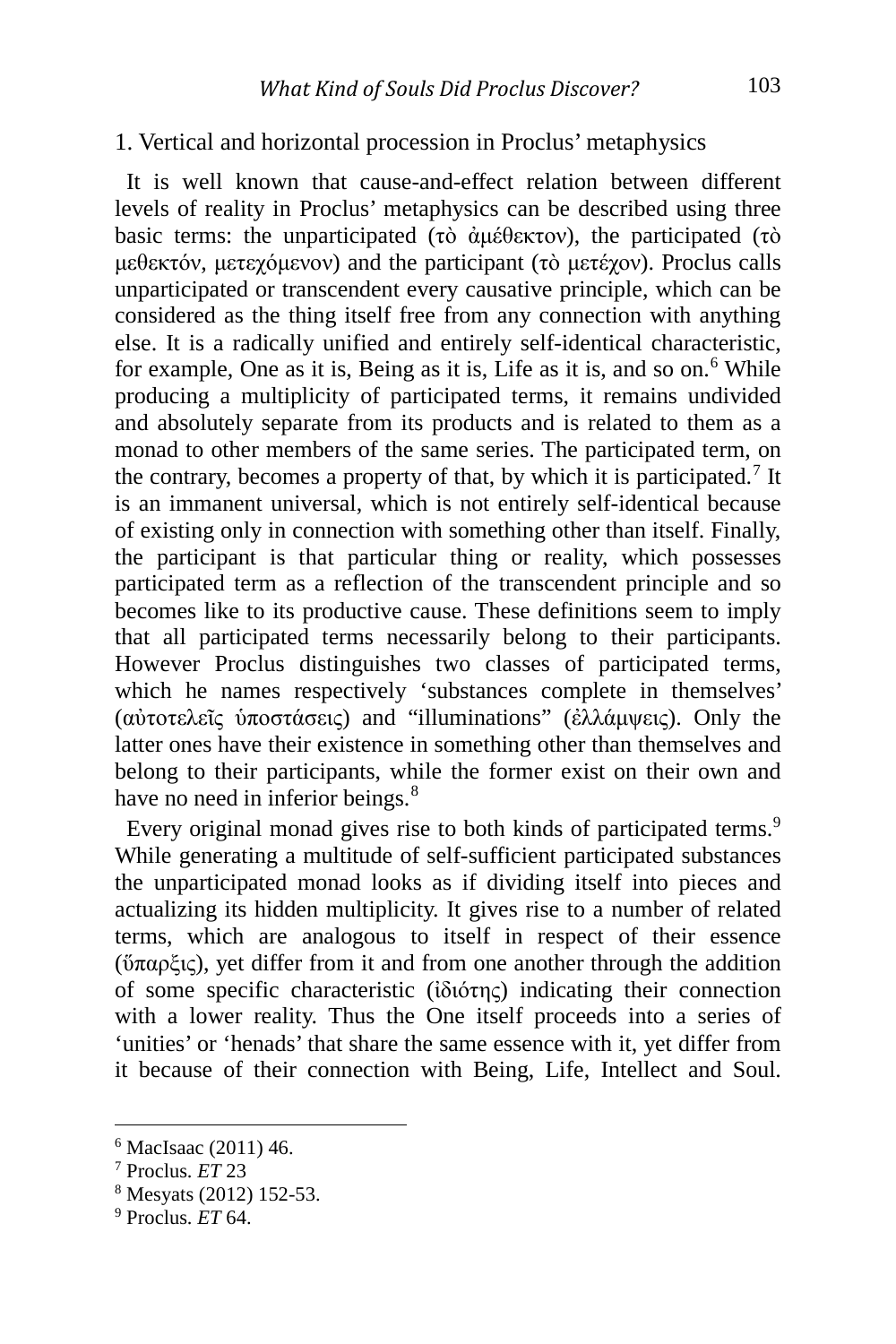Henads, therefore, can be seen as more particular kinds of unities, peculiar to Being, Life, Intellect, etc. Because of being self-sufficient substances all henads exist independently from their participants and form a separate level of reality, which can be named the realm of the One insofar as the supreme One is multiplied due to the participation by the plurality of its effects. As follows there are different kinds of henads: those participated by intelligible Being can be named 'intelligible'; those that act as unifying principles of Intellect, are 'intellective'; there are also 'hypercosmic', 'separate' (or 'absolute') and 'encosmic' henads participated respectively by Soul, Nature<sup>[10](#page-4-0)</sup> and the world body. Just the same takes place at every other level of reality. The unparticipated monad of Being proceeds into various kinds of beings, the monad of Life gives rise to different participated forms of Life; Intellect produces a manifold of intelligences, and Soul – many particular souls. This kind of procession is usually called horizontal or uniform because it generates a separate level of reality coordinate with its unparticipated transcendent cause.<sup>[11](#page-4-1)</sup> It should be distinguished from another, vertical or heteroform kind of procession, when the transcendent cause gives rise to a new lower reality, for example, the One generates Being, Being produces Intellect and Intellect gives birth to Soul. In order to visualize the entire system of the horizontalvertical procession by Proclus, we have to draw a two-dimensional table (see Table 1).<sup>[12](#page-4-2)</sup> In the vertical it depicts all the basic levels of Neoplatonic reality and shows horizontally the inner structure of each of them, that is the coordinate series of self-complete participated hypostases proceeding from their unparticipated monadic cause.

 If the number of self-complete hypostases was always equal to the number of their illuminations, then all the members of each horizontal series would be in contact with the members of the higher horizontal level that lays immediately above them. Yet according to the basic rule of Neoplatonism, the multiplicity of being increases, as it proceeds from the One. It means that at some point the number of 'illuminations' comes to exceed the number of self-complete participated hypostases so that the higher levels of reality have fewer

<span id="page-4-0"></span><sup>&</sup>lt;sup>10</sup> This order of henads was associated with Nature by Rosan (1949) 171 and Siorvanes (1996) 137 –139. See a detailed discussion of the question in: Martijn (2010) 40–43 and Chlup (2012) 121.

<span id="page-4-1"></span><sup>11</sup> Lloyd (1990) 80; Ahbel-Rappe (2014) 174; Gerson and Martijn (2017) 54.

<span id="page-4-2"></span> $12$  The general structure of the table is taken from Dodds (1963) 282. A similar table is reproduced by Martijn (2010) 66.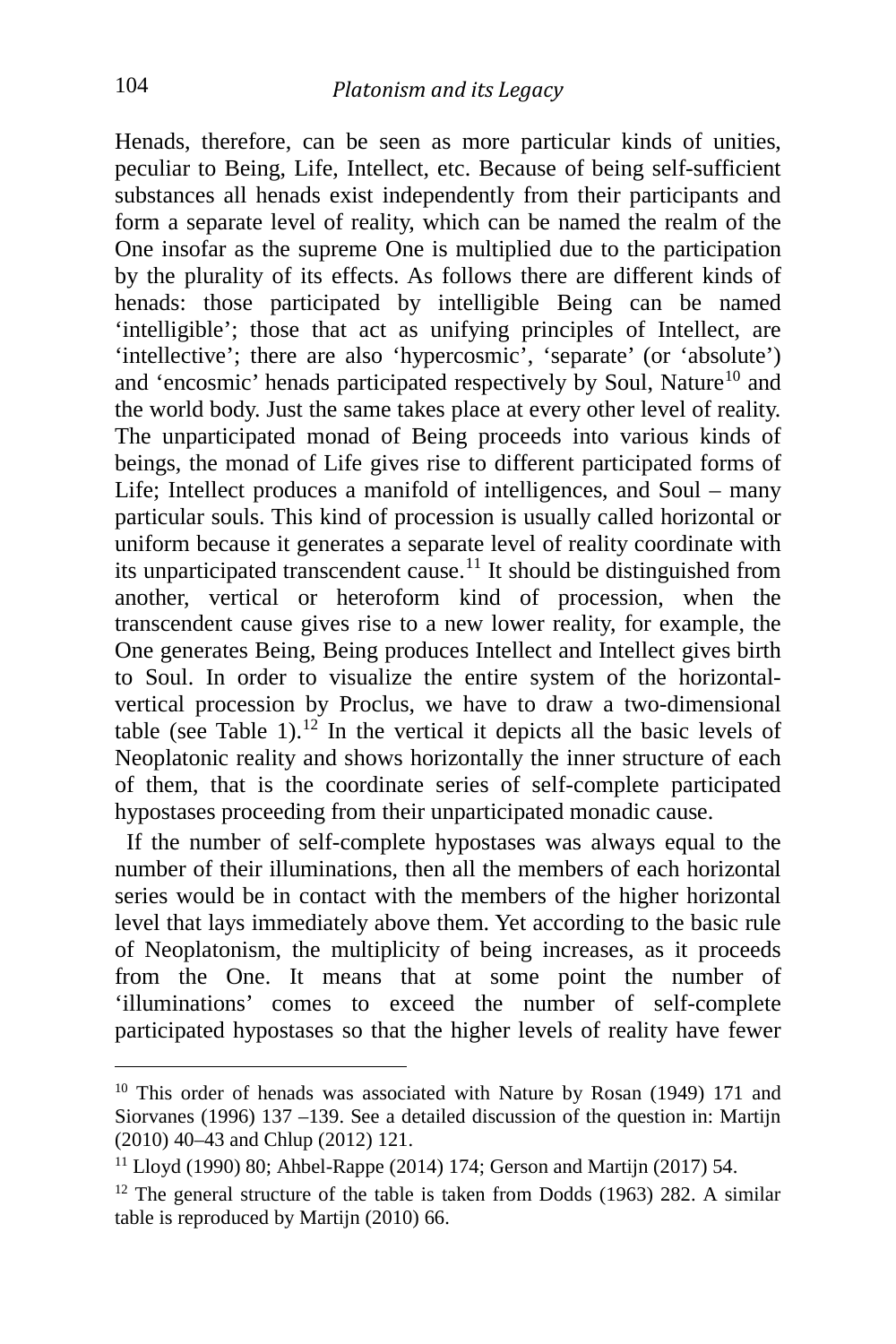members than the lower ones. So bodies are more numerous than souls, souls than intelligences, and intelligences than the divine henads.[13](#page-5-0) As a consequence, not every body possesses its own soul, not every soul enjoys perpetual communication with a self-sufficient intelligence and not every intelligence contemplates intelligible being, receiving through it the direct access to the realm of the divine henads. Therefore there must be intelligences which don't participate gods directly and possess only illuminations or reflections of their unity and divinity. These intelligences are the last members of the intellective series, most remote from their originative unparticipated monad. As such they don't have a coordinate divine henad standing right above them in the henadic series, and so can be appropriately called 'purely intellective ones' (νόες νοεροὶ μόνον, see Tabl.1). Proclus describes them as follows:

*ET* 181, 29–30.

"There must also be an intelligence which does not participate the divine henads but merely exercises intellection: for while the first members of any series, which are closely linked with their own monad, can participate the corresponding members of the immediately supra-adjacent order, those which are many degrees removed from their originative monad are incapable of being attached to that order. Thus there is both a divine intelligence and a kind, which is purely intellectual, the latter arising in virtue of the intellectual property which it derives from its own monad, the former in virtue of the unity imposed by the henad which it participates".<sup>[14](#page-5-1)</sup>

 Now we can get a clearer idea of the difference between the divine, daemonic and partial souls in Proclus' philosophy. Souls that participate directly in the self-sufficient divine intelligences are called divine; souls attached to the "purely intellectual" intelligences are daemonic. Both exercise perpetual intellection with the only difference, that the former ones can rise to the contemplation of intelligible beings, while the later ones have access only to the reflections of intelligible forms in the participated intellectual intelligence. As for the lowest, or partial souls, they are entirely devoid of direct access to intellectual reality. Instead of intelligence, they

<span id="page-5-0"></span><sup>13</sup> *ET* 62.

<span id="page-5-1"></span><sup>14</sup> Dodds (1963) 158–160.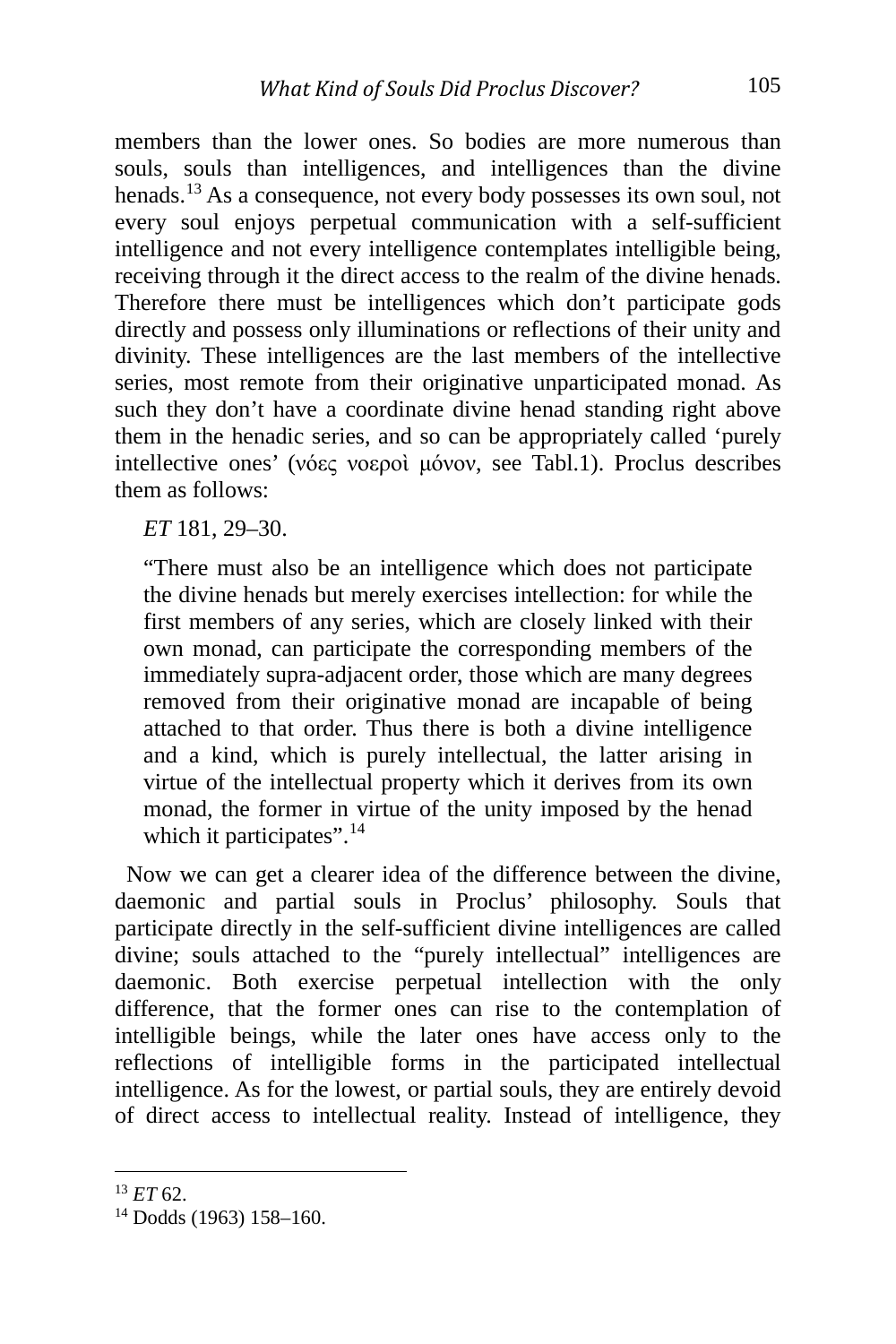possess only an intellectual property or an illuminated state, bestowed on them by purely intellectual intelligences. Thus the way Proclus explains the nature of three traditional kinds of souls – divine, human and daemonic – looks indeed very original and innovative. In any case, we don't know anyone before him who spoke about different kinds of participated terms and made a distinction between different kind of souls on the basis of whether they possess only reflections of the intellectual reality or have direct access to it. That's why Rosan's suggestion that Proclus discovered the intellectual daemonic souls, could seem reasonable and attractive.

2. Soul and her mode of thinking. Is it possible to contemplate many ideas simultaneously?

 Although Rosan's hypothesis was recognized by some prominent scholars,<sup>[15](#page-6-0)</sup> it cannot be correct. If one carefully reads Marinus' report, one can see that the souls presumably discovered by Proclus, are situated not between the divine and human ones, but between the Intellect which "embraces all things together by a single intuition" (ἀθρόως καὶ κατὰ μίαν ἐπιβολὴν ἅπαντα νοοῦντος), and souls "passing in their thoughts from one idea to another" (κὰθ'ἕν εἶδος τὴν μετάβασιν ποιουμένων). Rosan supposed the latter to be souls of human beings. This assumption seems to him so obvious, that he doesn't check whether this way of thinking does exclusively belong to particular souls. The second thing overlooked by Rosan is the fact, that the new kind of souls is capable of seeing several ideas simultaneously (πολλὰ ἅμα εἴδη θεωρεῖν), and that it is precisely this mode of thinking that makes them intermediate between the Intellect seeing all at once and souls thinking one idea after another (κὰθ'ἕν εἶδος). One can suppose, that while taking care about continuity of procession from Intellect to Soul Proclus considered it necessary to introduce before souls that think every idea individually, those that contemplate many ideas at once, for souls that think *a group* of ideas as a unity, appear to be closer to Intellect that thinks *all* ideas at once. But are there such souls in Proclus' system? And where exactly are they located?

 According to Proclus, every participated soul, be it divine, daemonic or human, has an eternal existence and a temporal activity.[16](#page-6-1) And since

<span id="page-6-0"></span><sup>&</sup>lt;sup>15</sup> For example, by R. Beutler and R. Masullo. See Beutler (1957) 233, Masullo (1985) 139.

<span id="page-6-1"></span><sup>16</sup> Proclus. *ET* 191.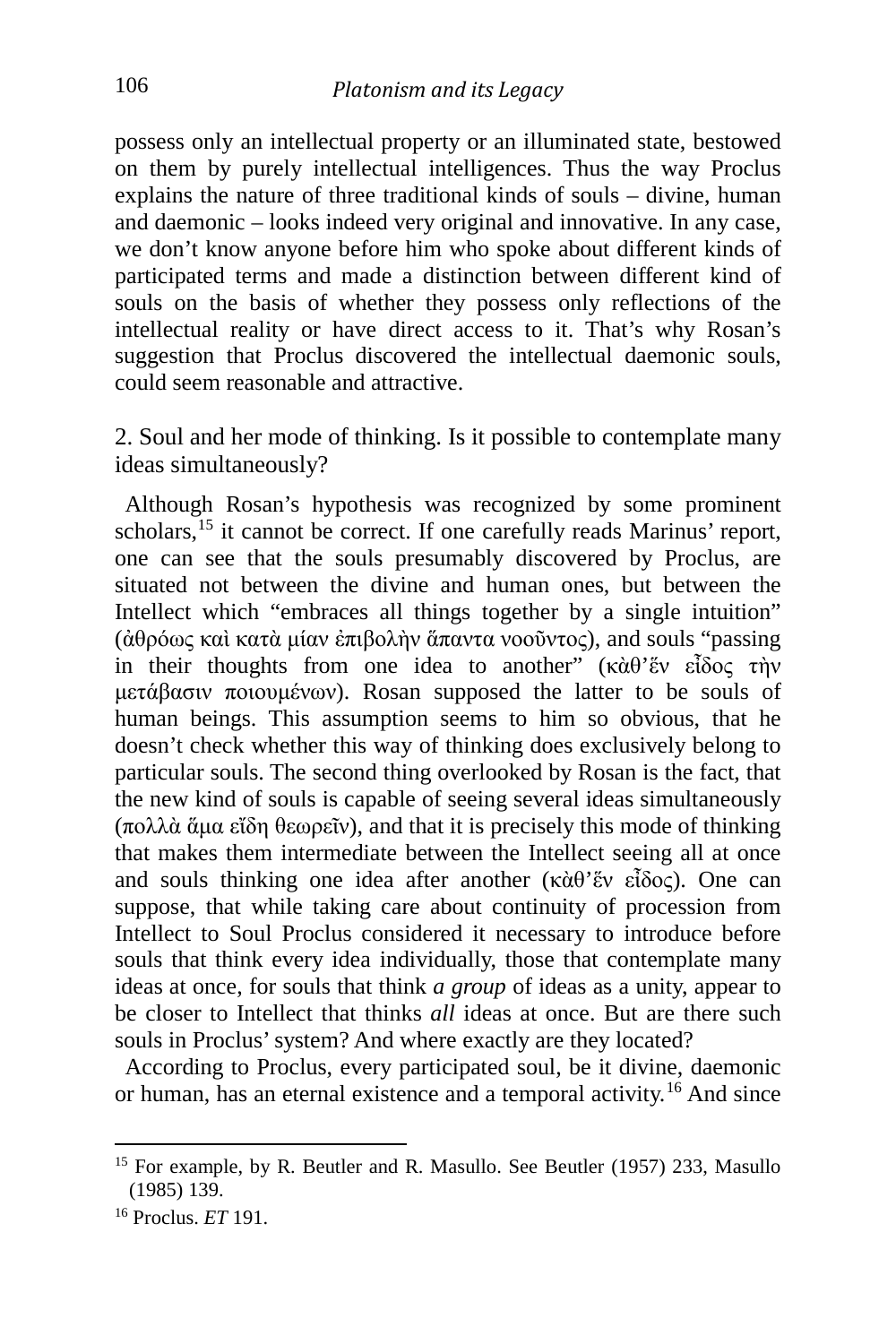the main activity of the rational soul is thinking, all participated souls exercise their thought in time. To think in time means to think discursively, that is to distinguish one intelligible object from another and to contemplate them one by one in consecutive order. Discursive thinking is what distinguishes soul from Intellect and makes it the image of the later. Whereas Intellect holds all its objects as simultaneously present in the unchangeable now, soul "moves around Intellect as in a dance and as she shifts her attention from point to point, she divides the undivided mass of Ideas, looking separately at the Idea of Beauty, and separately at the Idea of Justice, and separately at each of the other ideas, thinking them one after another (κὰθ'ἕν πάντα) and not all together".[17](#page-7-0) Thus discursive reason is the type of cognition most proper to Soul. Every soul divides the undivided content of Intellect into separate ideas and passes in her thought from one to another – not our soul only, but the divine soul too, including the soul of the world, which, according to Proclus, "first begins to think one idea after another, which is exactly what has made it encosmic".[18](#page-7-1) So if there were indeed such souls as those reported by Marinus, souls that could contemplate a group of ideas simultaneously, they would have to be located not between divine and partial souls, as Rosan thought, but between the divine Intellect, that thinks all ideas together, and the world soul that thinks them one after another.

*In Tim.* II 289,23–290,6.

"Now since the world soul is the first of those temporal souls that think one idea after another, it is perhaps necessary that it receives the entire measure of time… Therefore hypercosmic souls, if indeed there are such things, and if they cognize discursively – for every soul cognizes in this manner, and in virtue of this there is a difference between soul and intellect – nonetheless these hypercosmic souls produce for themselves the grasp of the objects of thought many at a time, for it is necessary for such souls to think several ideas simultaneously since they are closer to Intellect that thinks all things simultaneously. But the world soul is the first of those that think things one at a time,

<span id="page-7-0"></span><sup>17</sup> Proclus. *In Parm*. 807,29–808,24. Transl. by Morrow and Dillon (1987) 173– 174.

<span id="page-7-1"></span><sup>18</sup> Proclus. *In Tim*. II 289,23: ἡ πρώτη τῶν καθ' ἕν ἐστι νοουσῶν εἶδος ἡ τοῦ παντὸς ἐστί; *In Tim*. II, 290,6: ἡ δὲ τοῦ παντὸς πρώτη τῶν καθ' ἕν ἐστι νοουσῶν.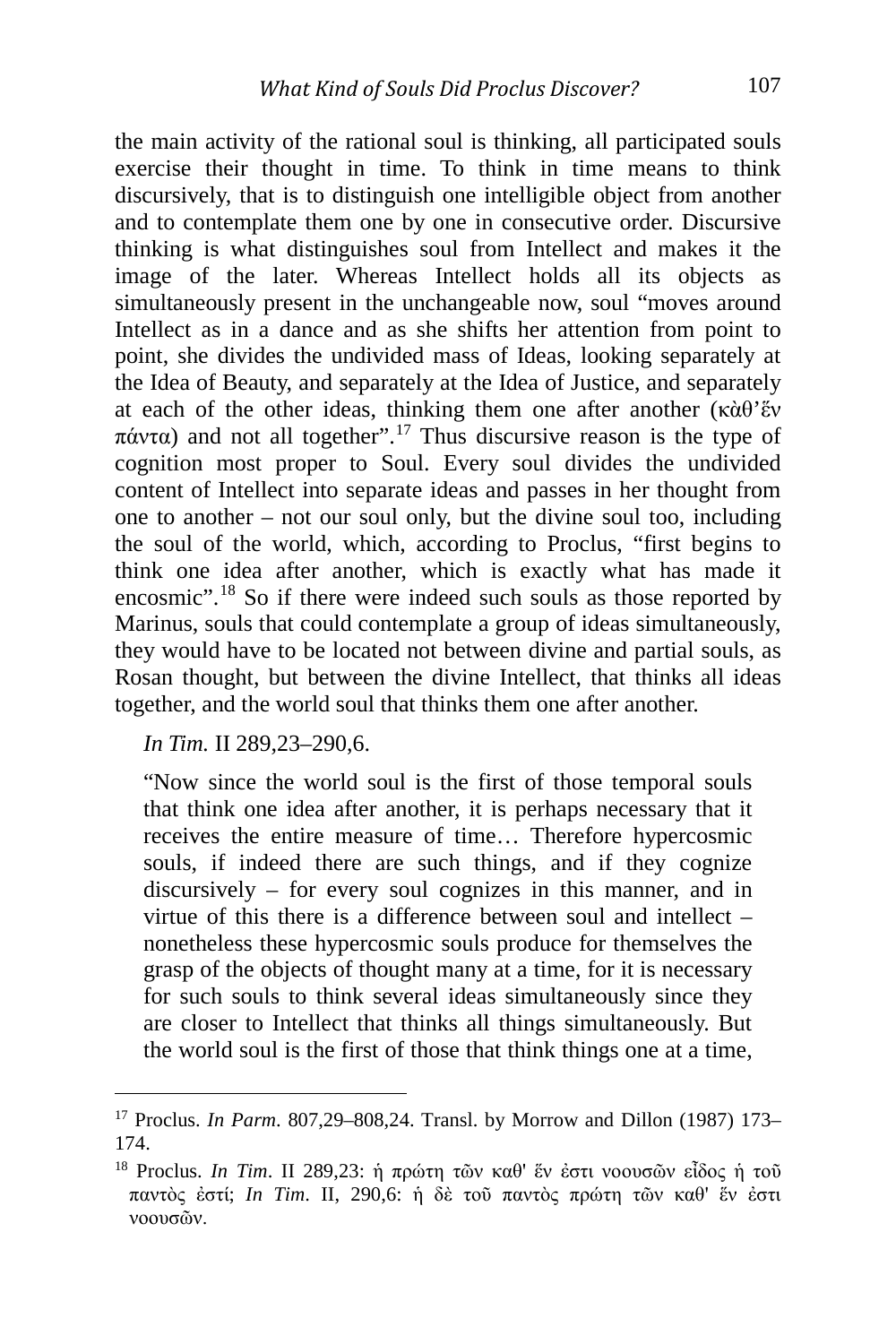which is exactly what made it encosmic. In any case, it is by this that all encosmic souls have been set apart from hypercosmic ones" $^{19}$  $^{19}$  $^{19}$ 

It is easy to see that this passage contains a direct reference to the kind of souls presumably discovered by Proclus. If we compare the passage cited above with the report of Marinus in *Vita Procli* 23, we will see that the souls mentioned in both texts are described almost in the same terms. While Proclus says that hypercosmic souls "*think* several things simultaneously" (πλείω ἅμα νοεῖν), Marinus tells us that they "*contemplate* many things simultaneously" (πολλὰ ἅμα … θεωρεῖν). If in Proclus' text hypercosmic souls are immediately followed by souls, that "think one thing after another" (καθ' ἕν νοουσῶν), then Marinus says that the new kind of souls is contiguous to souls "passing in their thoughts from one idea to another" (καθ' έν εἶδος τὴν μετάβασιν ποιουμένων). Proclus says that hypercosmic souls are close to Intellect, "that think all things simultaneously" (ἄμα πάντα νοούντος). And in Marinus' testimony also the new kind of souls is contiguous to the Intellect, "which embraces all things together by a single intuition" (ἀθρόως …ἅπαντα νοοῦντος). Obvious parallels between these two texts leave almost no doubts that the souls discovered by Proclus are hypercosmic ones.

 This hypothesis was first proposed by H.-D. Saffrey and A.-Ph. Segonds in their edition of Marinus' *Vita Procli* ([20](#page-8-1)01).<sup>20</sup> In support of their supposition they cited another relevant passage from the *Commentary on Timaeus,* where Proclus once again describes hypercosmic souls as a mean term between the divine Intellect and the souls within the cosmos and puts forward the impossibility of the direct transition from thinking all things simultaneously to thinking them one by one as the main argument for the existence of this kind of souls. Yet this time he makes it clear that the doctrine of hypercosmic souls doesn't belong to him, and that he himself strongly doubts that Plato ever mentions these souls explicitly. Yet he finds it a worthy question to pursue, whether or not he knew about hypercosmic souls.

<span id="page-8-0"></span><sup>19</sup> Slightly changed translation of D. Baltzly (2009) 284-285.

<span id="page-8-1"></span> $20$  Saffrey, Segonds (2001) 143. Although they are right about the matter of Proclus' discovery, Saffrey and Segonds erroneously follow Rosan in placing hypercosmic souls not between Intellect and the World Soul, but between Intellect and particular or human souls.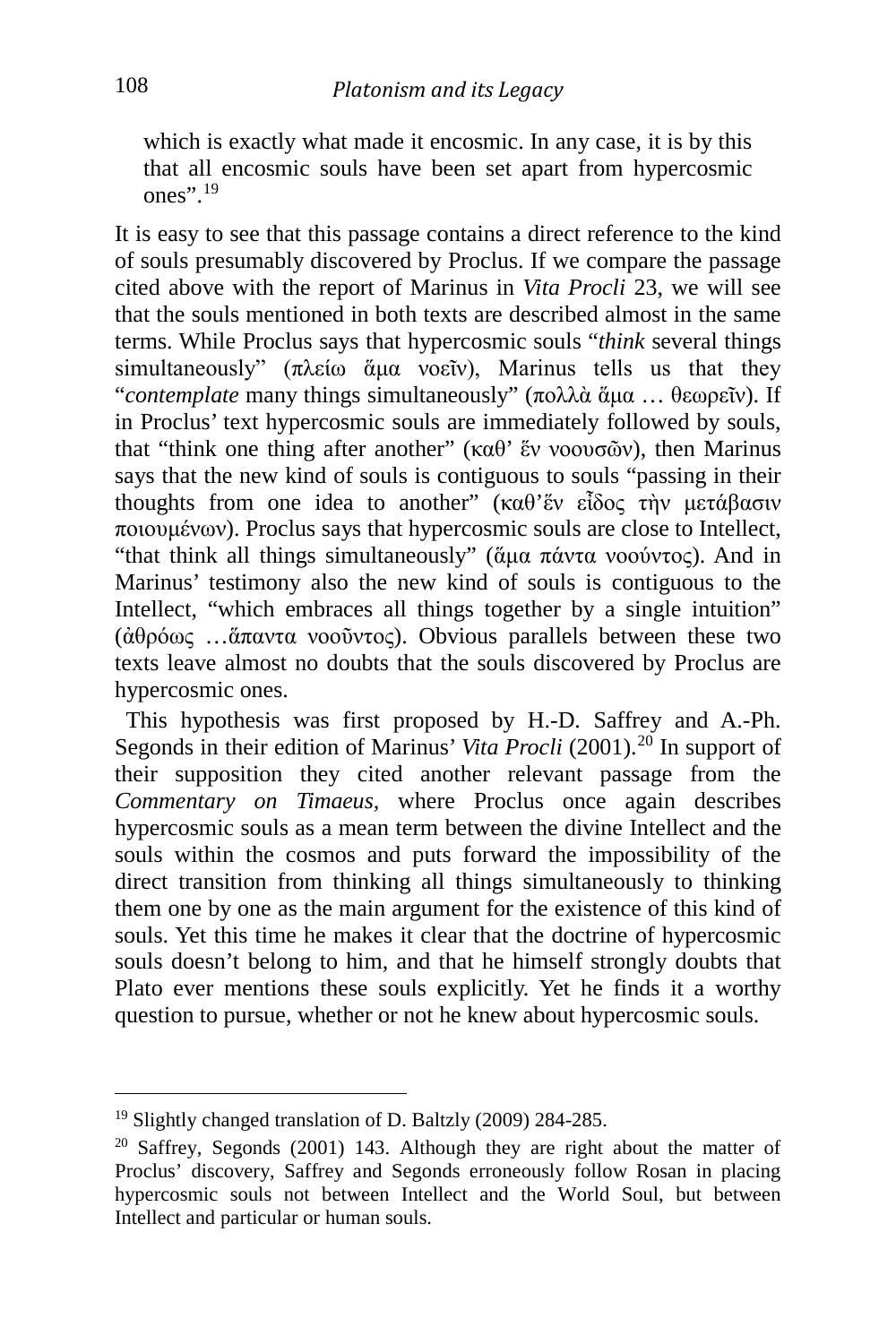#### *In Tim*. III, 251, 29–252, 21.

"It is necessary to investigate the question of whether Plato knew or didn't know about hypercosmic souls. This is really a worthy problem to study, since Plato nowhere explicitly says that such souls exist. Those who posit the existence of such unparticipated souls, suppose them, on the one hand, to think discursively and in this respect differ from intellect, but, on the other hand, to do this in a more holistic way, not looking at one single idea, and in this respect to be superior to encosmic souls. (For the procession does not go at once from thinking all things simultaneously to thinking one idea after another, but happens because of thinking more than one – although not all things simultaneously). Those who for these reasons posit such hypercosmic souls prior to the cosmos should say how the former are intermediate between the divisible and indivisible kinds of Being".<sup>[21](#page-9-0)</sup>

However obvious might be these parallels between Marinus' report and the passages cited above, it seems that neither the translators of the *Commentary on Timaeus* nor other Proclus scholars noticed them.<sup>[22](#page-9-1)</sup> D. Baltzly in the recent English translation of Proclus' commentary considers *In Tim.* II, 289, 29-290,6 to contain an objection to the very idea of hypercosmic souls than arguments in their favor. Baltzly argues that by thinking many things simultaneously hypercosmic souls would have an ability that is less unified than that of the world soul, which thinks one thing at a time because plurality is in any way inferior to unity. Therefore this mode of thinking would make these souls inferior to the encosmic ones, so that they couldn't be an intermediate between Intellect and the world soul.<sup>[23](#page-9-2)</sup> This argument can hardly be correct since it relies on a false assumption that the cognition of many ideas simultaneously is less unified than a cognition of one single idea. One would say just the opposite: the ability to embrace a plurality of things at once, that is in a single grasp of intuition, seems to be more akin to

<span id="page-9-0"></span><sup>21</sup> Proclus. *In Tim*. III 251, 29–252, 9. Based on the transl. of Baltzly (2009) 38– 39.

<span id="page-9-1"></span> $22$  The only exception known to me is J. Opsomer (2006) 198–199. However the author does not see Proclus' innovation not in the discovery of hypercosmic souls as such, but in the division of the one and undivided Plotinus' hypostasis of Soul into a number of separate kinds of souls, including the Soul as it is (unparticipated monad of Soul), hypercosmic and encosmic souls. 23 Baltzly (2009) 38–39.

<span id="page-9-2"></span>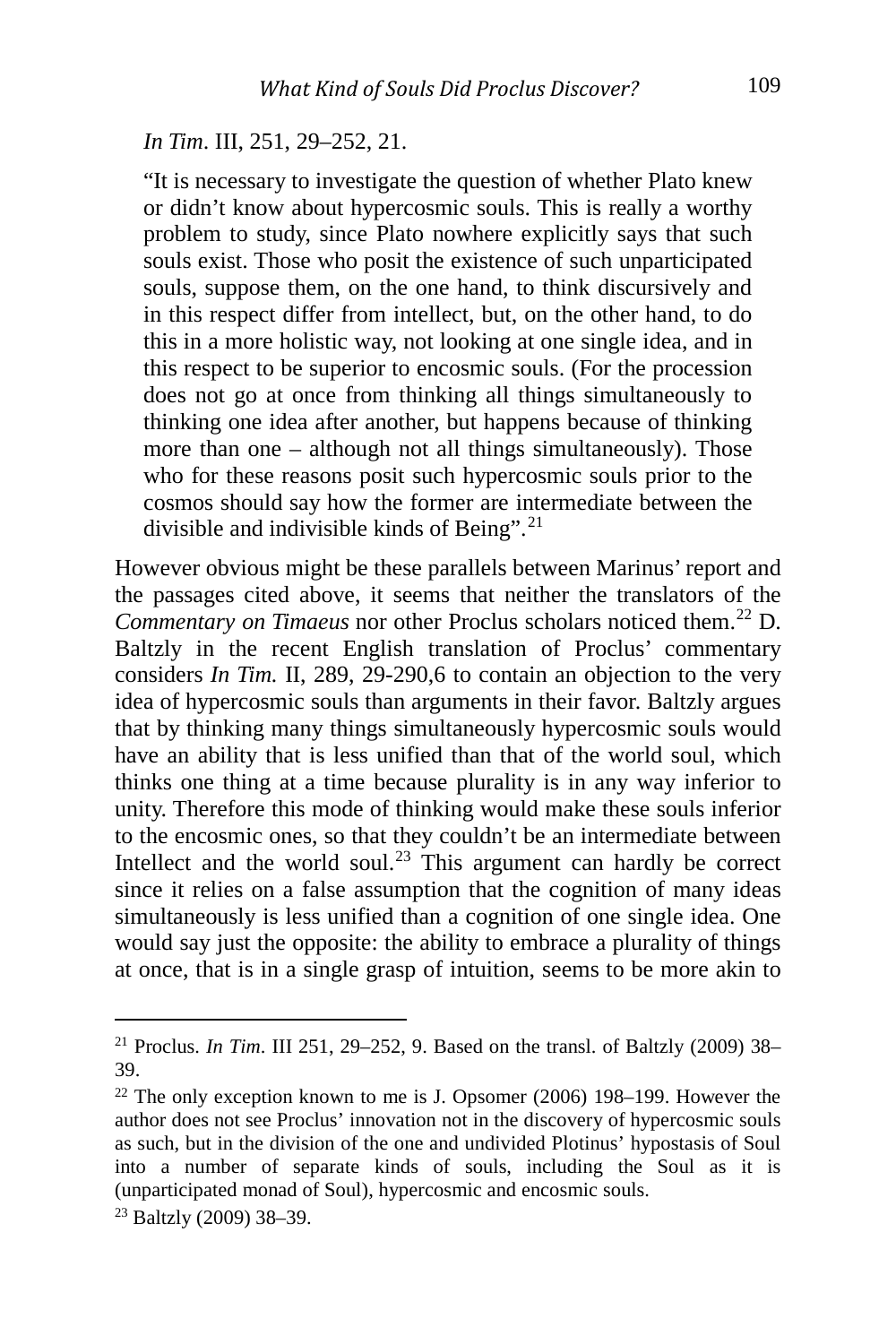the Intellect's way of thinking than to the reasoning of the world soul. For if Intellect thinks "all as one", hypercosmic souls think "many as one", which means that they see the whole mass of ideas in a more undivided and holistic way than souls that look at each idea separately and so divide the intelligible content of the Intellect into its most atomic elements. According to Proclus' own words, hypercosmic souls exercise their thinking "in a more holistic, assembled way" (άθρούστερον) than souls looking at one single idea at a time.<sup>[24](#page-10-0)</sup> So he obviously considers their mode of thinking to be more like intellectual contemplation than the ordinary reasoning of the souls within the world. That the ability of hypercosmic souls to think many ideas simultaneously is not an objection but rather an argument for their existence becomes quite clear from the fact that the argument in question was put forward neither by Proclus nor by his teacher Syrianus, as D. Baltzly supposed, but by the very proponents of this theory. For, as Proclus says in the passage cited just above, some anonymous philosophers posit souls prior to the cosmos "for the reasons"[25](#page-10-1) that the procession from thinking all ideas at once to thinking them one by one could happen only through the thinking of many ideas simultaneously so that souls that exercise such a mode of thinking must constitute a middle term between Intellect and the souls within cosmos.

 However as D. Baltzly rightly notes, Proclus' view of the matter is not easy to discern. As we have seen, in his *Commentary on Timaeus*  he is not certain about the existence of hypercosmic souls and doubts that Plato ever mentioned them in his dialogs. And above all, Proclus doesn't give us the slightest possibility to attribute the invention of this kind of souls to himself. Speaking of souls that go beyond cosmos, he constantly refers to some previous philosophers who posited their existence. So in the following sections I will try to answer two

<span id="page-10-0"></span><sup>24</sup> See passage cited just above: *In Tim*. III, 251, 34. D. Baltzly regularly translates ἀθρόον, ἀθρόως as "all at the one time". So it looks strange that he renders the same word in *In Tim*. III, 251, 34 as "more composite", which is definitely wrong. See Baltzly (2009) 38.

<span id="page-10-1"></span><sup>&</sup>lt;sup>25</sup> τοῖς δ' οὖν θεμένοις διὰ ταῦτα καὶ πρὸ τοῦ κόσμου ψυχὰς ἕπεται λέγειν. D. Baltzly's translation "For these reasons, it is therefore incumbent upon those who posit such souls prior to the World soul" seems to me not correct, because διὰ ταῦτα must be referred not to ἕπεται λέγειν, but to τοῖς θεμένοις. D. Baltzly (2009) 39.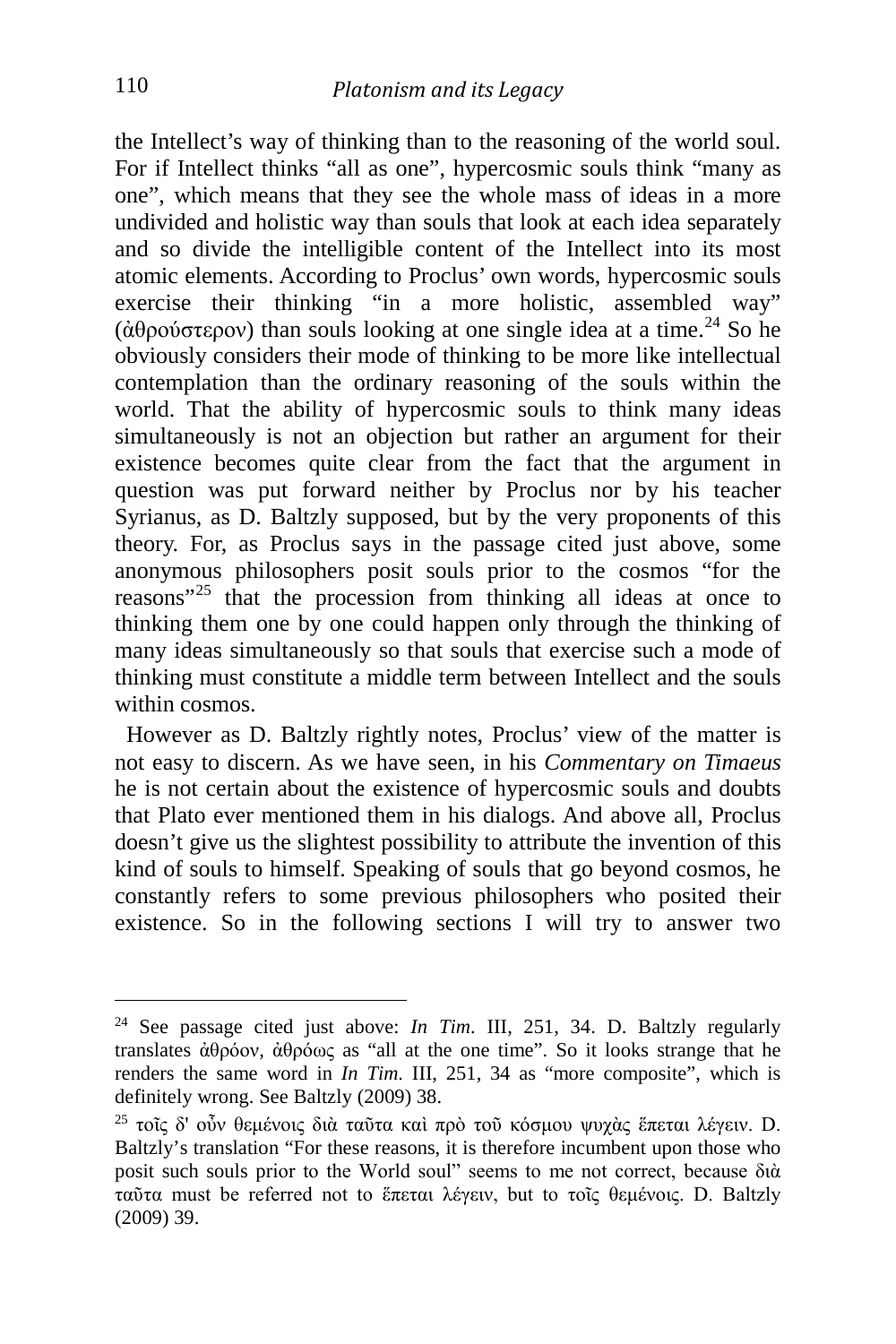questions: are there hypercosmic souls in Proclus' system and why did Marinus attribute his master the invention of them?

### 3. Hypercosmic souls in Proclus' system.

 Proclus' commitment to the idea of hypercosmic souls is not only confirmed by a great number of his texts,  $26$  but, more importantly, follows from his general metaphysical principles. Let us remember that in Proclus' system every order of reality has its beginning in a single monad that transcends all those members of the lower order that participate it.<sup>[27](#page-11-1)</sup> In the case of the unparticipated monad of soul, this means that it is free from any relation to the corporeal world and hence can be properly named hypercosmic. In the *Elements of Theology* Proclus twice calls the unparticipated soul hypercosmic: once when discussing participated intellects that "illuminate the hypercosmic and unparticipated soul", and another time – when he says that this soul "occupies the next station above the world order".[28](#page-11-2) Is it possible to conclude thereof that every time Proclus mentions the difference between hypercosmic and encosmic souls he has in mind the distinction between unparticipated and participated souls, $29$  which might imply that there is only one hypercosmic soul in his system, that is, the transcendent monad of the psychic series? Yet there are many texts where Proclus speaks about hypercosmic souls in the plural. Does it mean that he places many unparticipated souls at the beginning of the psychic series so that the later proceeds not from the monad, but the plurality of monads?[30](#page-11-4) Or perhaps he thinks that hypercosmic souls, though standing above the material world are nevertheless participated by bodies? The first question must be answered in the negative because the assumption that a coordinate series is preceded by many unparticipated terms contradicts the basic principle of Proclus' metaphysics, which requires that "all that exists primitively and

<span id="page-11-0"></span><sup>26</sup> Proclus. *In Tim.* II 102, 7–11; 115, 27-30; III 248,24 – 249,21; *TP* VI 22, p. 99, 6-22; *ET* 164; 166; *In Crat.* 168,14. 27 Proclus. *ET* 21-23.

<span id="page-11-2"></span><span id="page-11-1"></span><sup>28</sup> *ET* 166, 164: ἡ ἀμέθεκτος ψυχὴ πρώτως ὑπὲρ τὸν κόσμον ἐστί.

<span id="page-11-3"></span><sup>29</sup> This is the view of D.G. MacIsaac. Cf. MacIsaac (2001) 7.

<span id="page-11-4"></span><sup>&</sup>lt;sup>30</sup> D.G. MacIsaac seems to incline to this solution: "there are texts which seem to suggest that Proclus thought that the first members of the coordinate series of souls were also unparticipated". MacIsaac (2001) 7. See also MacIsaac (2007) 145.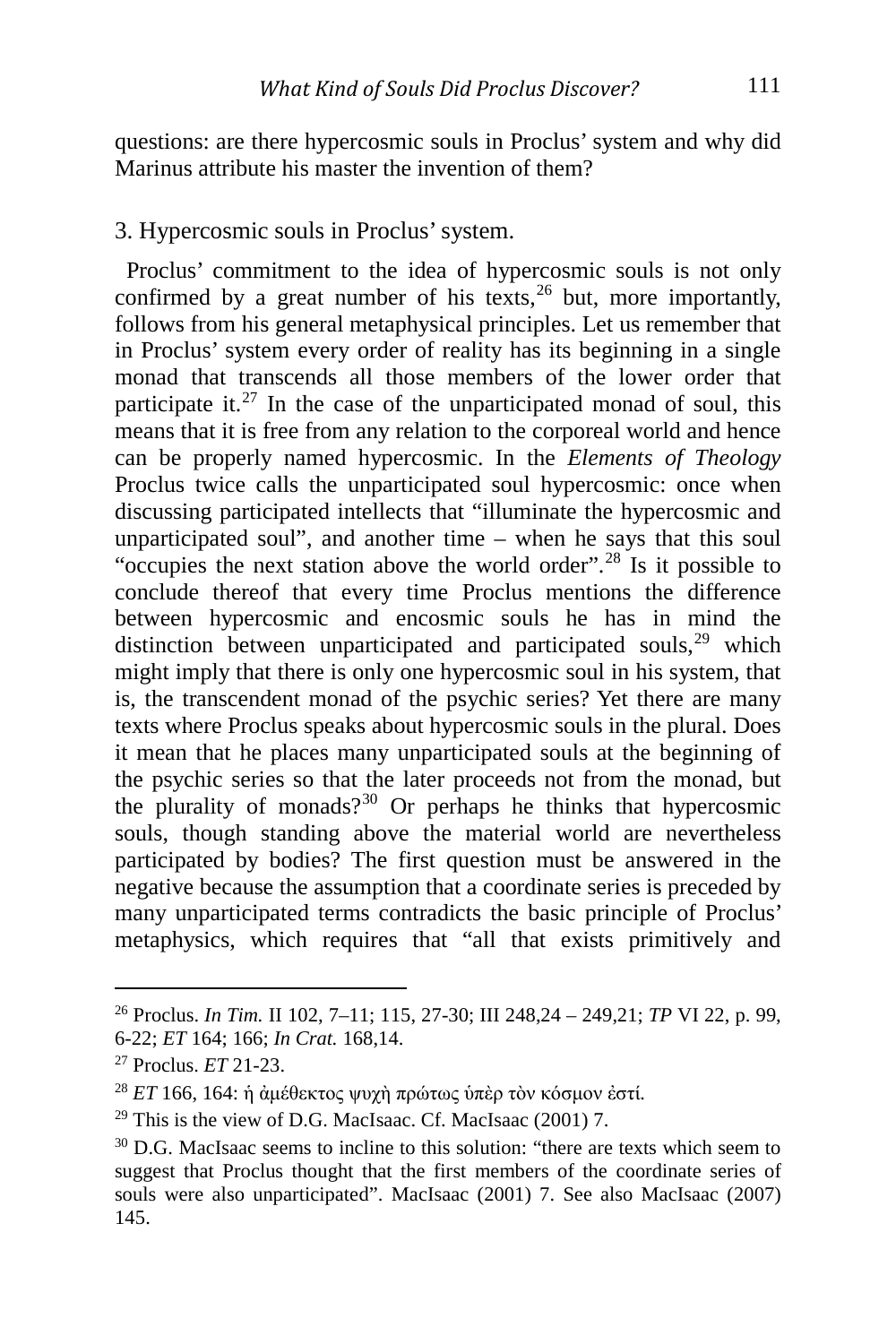originally in each order is one and not two or more than two, but unique".<sup>[31](#page-12-0)</sup> As for the second assumption, it seems even more impossible, since it suggests that there are souls that transcend the corporeal world, being at the same time participated by bodies. However since it is the only alternative left, it deserves more careful examination.

 If the only bodies animated by souls were those within the sensible cosmos, then indeed all participated souls would be encosmic. But according to Proclus, there is at least one body which can be referred to as 'supra-celestial' or even 'hypercosmic'. It is a sort of pure immaterial light which is neither light of the Sun nor of the stars but is *other* than and *prior* to all celestial things and the heavens as a whole.<sup>[32](#page-12-1)</sup> Proclus believes that this light penetrates the whole world, binds together all things within it and embraces the world body from the outside, forming its luminous outer surface.<sup>[33](#page-12-2)</sup> As such it must be regarded as superior to the heavens and in some respect going beyond them. Proclus imagines it as a luminous sphere in which the whole material cosmos is implanted as in its 'seat' (ἕδρα) or 'place' (τόπος). According to Simplicius, this theory of place as supra-celestial light was original to Proclus, because "he was the only one who chose to call place a body".<sup>[34](#page-12-3)</sup> For our purposes, it is more important however that Proclus believed the supra-celestial light to be a substance of luminous vehicles (ἀχήματα) or "first bodies" of the souls. And since this light surrounds the cosmos beyond the limits of the heavens and in this respect transcends it, so also the luminous vehicles of the souls don't belong by nature to the sensible world, but in some sense go beyond it into the supra-celestial realm.<sup>[35](#page-12-4)</sup> Thus if there were souls participated only by their luminous vehicles and not by subordinate material bodies, then such souls would be hypercosmic. As such they would mediate between the unparticipated hypercosmic monad of Soul, which is free from any corporeal tie, and the multitude of participated encosmic souls, that besides their immaterial vehicles

<span id="page-12-0"></span><sup>31</sup> Proclus. *ET* 22. Transl. Dodds (1963) 27.

<span id="page-12-1"></span><sup>32</sup> Proclus. *In Remp*. II, 196, 11: τοῦ οὐρανοῦ κρεῖττον. 196, 23: τοῦτο τὸ φῶς ἄλλο τι τῶν οὐρανίων ἐστί.

<span id="page-12-2"></span><sup>33</sup> Proclus. *In Remp.* II, 196, 5–8; *In Tim.* II, 10–20.

<span id="page-12-3"></span><sup>34</sup> Simplicius. *In Phys*. 611, 12-14. Transl. by Sambursky (1982) 65.

<span id="page-12-4"></span><sup>35</sup> As M. Griffin shows, even encosmic soul, as far as its luminous vehicle consists of light that surrounds the world, can rise beyond the limits of the sensible universe. M. Griffin (2012) 181.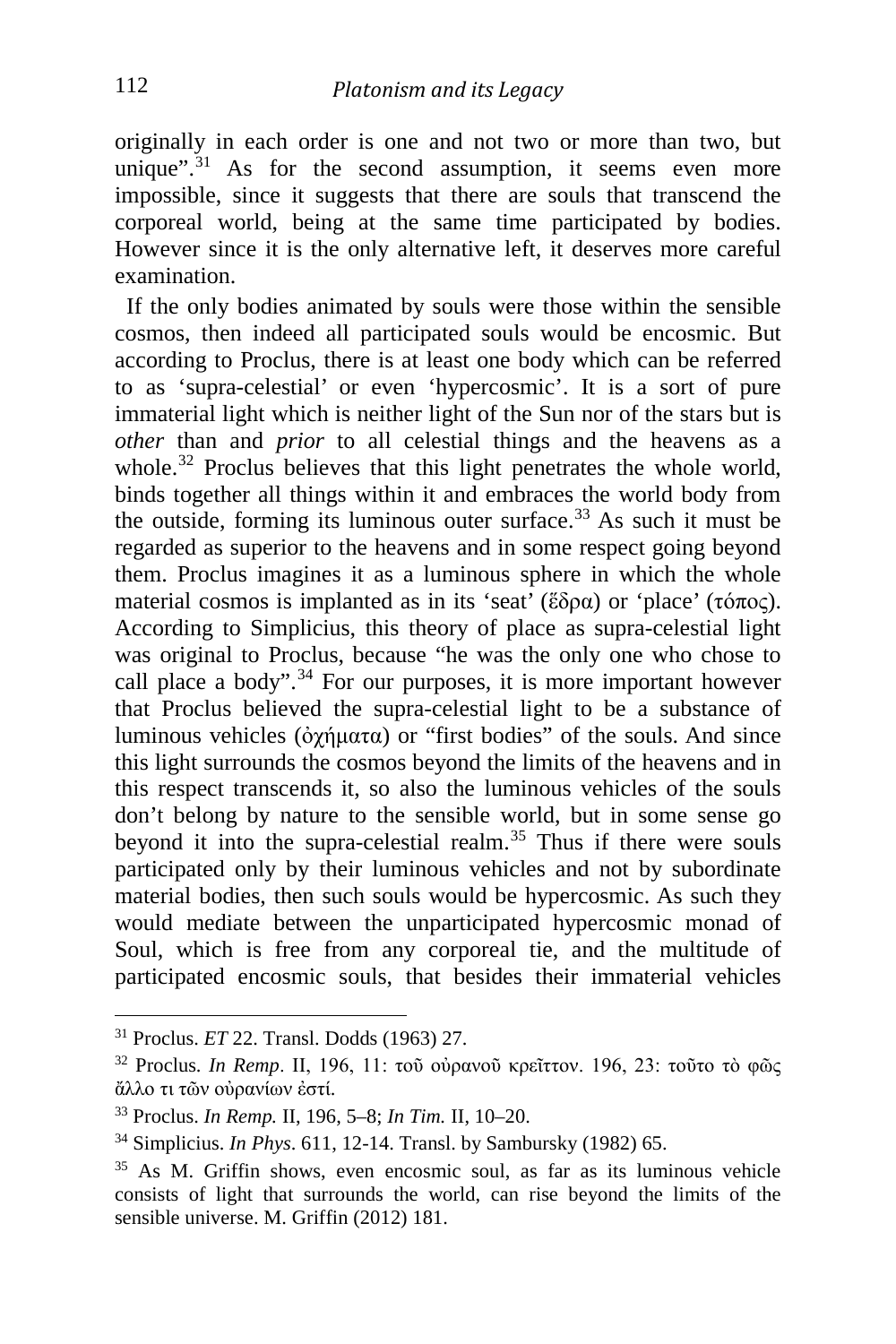animate also material bodies within the cosmos. So it is not necessary to suppose that the psychic series of reality begins from many unparticipated terms, nor to treat hypercosmic souls as independent entities constituting the internal arrangement of the transcendent monad of Soul (Soul-hypostasis).<sup>[36](#page-13-0)</sup> As we have shown, the logic of Proclus' system admits the existence of souls that transcend the sensible world and at the same time are participated by bodies.

 Now let us try to determine the exact position of hypercosmic souls in the psychic order of reality. It is clear that we have to place them among the highest members of the series, located just after the unparticipated monad of Soul and before the soul of the world. As follows these souls should be divine and enjoy perpetual communication with intellects and gods right above them.<sup>[37](#page-13-1)</sup> But what order of gods do they participate? In other words, what class of divine henads bestows on them its specific characteristic (ἰδιότης)? To answer this question we have to look once more at the familiar scheme of the horizontal-vertical procession by Proclus (Table 1). We see that if the transcendent monad of the psychic series participates hypercosmic henads, and the souls within the world participate encosmic gods, then the hypercosmic class of souls, because of mediating between the first two, must belong to the vertical series preceded by the so called 'absolute' (ἀπόλυτοι) or 'separate' gods.

 Proclus describes these gods in Book VI of his *Platonic Theology*. They are said to mediate between the hypercosmic gods that extend their dominance down to the unparticipated monad of Soul and the encosmic gods, whose activity stretches until the world body. As such they are "both above and within the world". Their distinctive characteristic is the ability "to touch and not to touch" (ἅπτεσθαι καὶ οὐχ ἅπτεσθαι) things within cosmos, that is, both to act upon them and to remain above.[38](#page-13-2) Proclus portrays these gods as dwelling on the outer surface of the universe and rotating the heavens from the outside with their hands.[39](#page-13-3) The same characteristic is obviously mirrored in the hypercosmic souls, insofar as they ride on their luminous vehicles in the realm of supra-celestial light, which both coincides with the

<span id="page-13-0"></span><sup>36</sup> As for example, Luc Brisson does. See: Brisson (2004) 209. See also Opsomer (2006) 198–199 and note 33. 37 Proclus*. ET* 139.

<span id="page-13-1"></span>

<span id="page-13-2"></span><sup>38</sup> Proclus. *TP* VI 24, 110, 2–111,13; 112,3–10.

<span id="page-13-3"></span><sup>39</sup> Proclus. *TP* VI 23, 101,22–102,2; 102,23–103,4.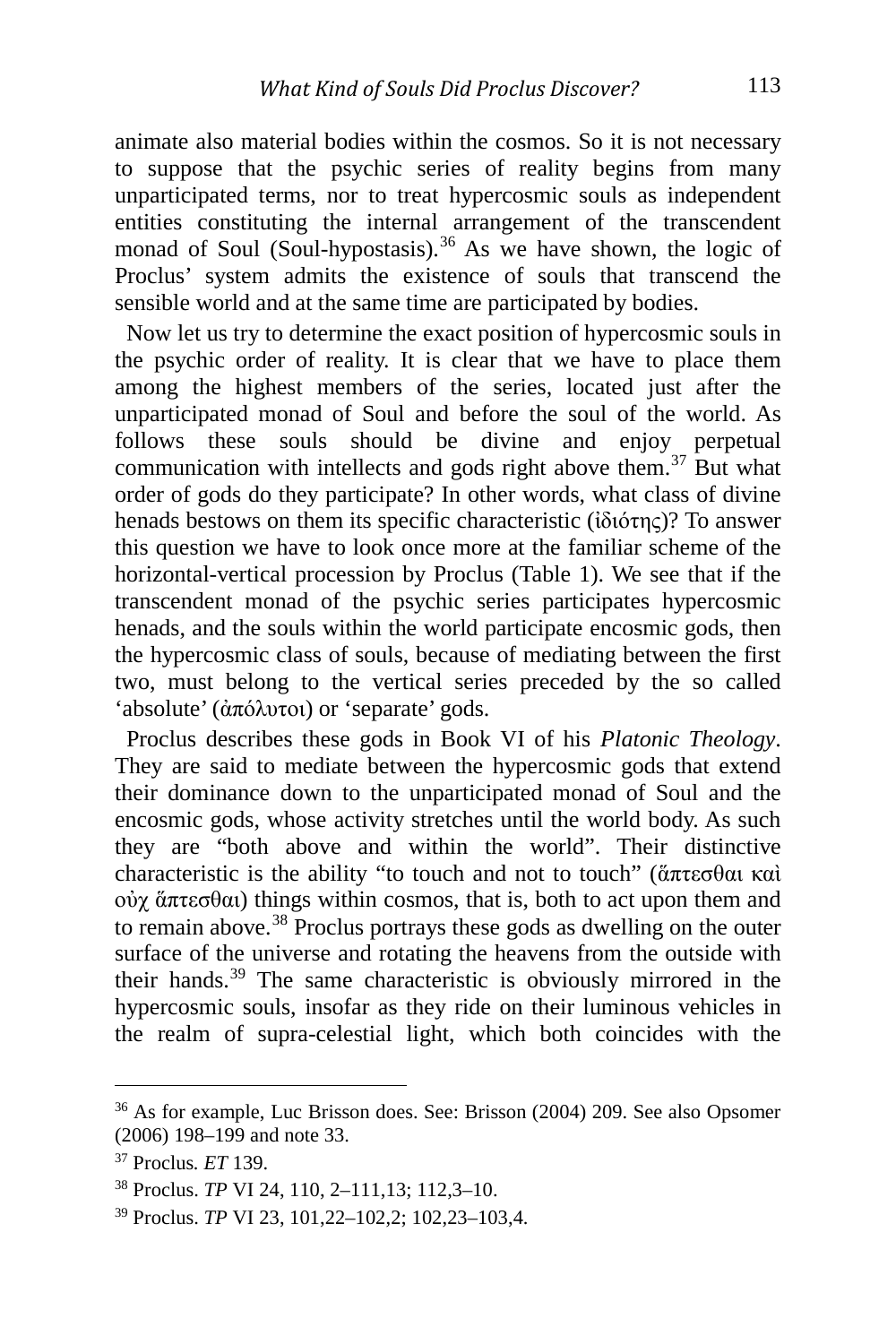universe and surpasses it. But if the distinctive property of a certain divine order can be found in the members of the lower reality, it means that the later ones are dependent on these gods and belong to their vertical orders. That the hypercosmic souls should be regarded as participants of the absolute gods can be confirmed by Proclus' own words. In one passage he enumerates different kinds of beings that are attached to the absolute gods in the subordinate vertical series and says that in addition to Being, Life and Intellect these gods "manifest in themselves Soul and the nature of supra-celestial souls".[40](#page-14-0) Elsewhere he relates absolute gods to the *Phaedrus* myth and identifies them with the twelve Olympians who ride in the heavens on their winged chariots or 'vehicles' (ὀχήματα), followed by a number of daemons and pure souls.<sup>[41](#page-14-1)</sup> According to him, the vehicles of the absolute gods must be understood as hypercosmic souls:

"What else could these vehicles be, if not the hypercosmic souls, on which they [the absolute gods] ride? Though being intellectual, these souls give rise to the distinction and division that furnish substance to the souls within the cosmos."  $42$ 

Proclus' interpretation of hypercosmic souls as 'vehicles' ( $\partial \chi \eta \mu \alpha \tau \alpha$ ) clearly shows that they attached to the absolute gods by that specific mode of participation, which Proclus usually calls "participation without lost of separateness" (χωριστῶς μετεχόμενον).<sup>[43](#page-14-3)</sup> This kind of participation can be best demonstrated on the example of soul-body relationship since it implies interaction of two separate substances, one of which is dominant and active and the other subordinate and serving the first as an instrument for its action.<sup>[44](#page-14-4)</sup> So by comparing hypercosmic souls with ὀχήματα, that is, 'luminous bodies' of the absolute gods, Proclus wants to indicate that the former are participants of the later so that both belong to the same vertical series. Thus if Marinus is right and Proclus really discovered some new kind of souls, then it must have been hypercosmic souls of the absolute gods.

<span id="page-14-0"></span><sup>40</sup> Proclus. *TP* VI 16, 81,29–82,2: προφαίνεται δὲ ἐν αὐτοῖς καὶ <sup>ἡ</sup> ψυχὴ καὶ <sup>ἡ</sup> φύσις τῶν ὑπερουρανίων ψυχῶν.

<span id="page-14-1"></span><sup>41</sup> Plato. *Phaedrus* 247a.

<span id="page-14-2"></span><sup>42</sup> Proclus. *TP* VI 9–10.

<span id="page-14-3"></span><sup>43</sup> Proclus. *ET* 81.

<span id="page-14-4"></span><sup>44</sup> Chlup (2012) 108.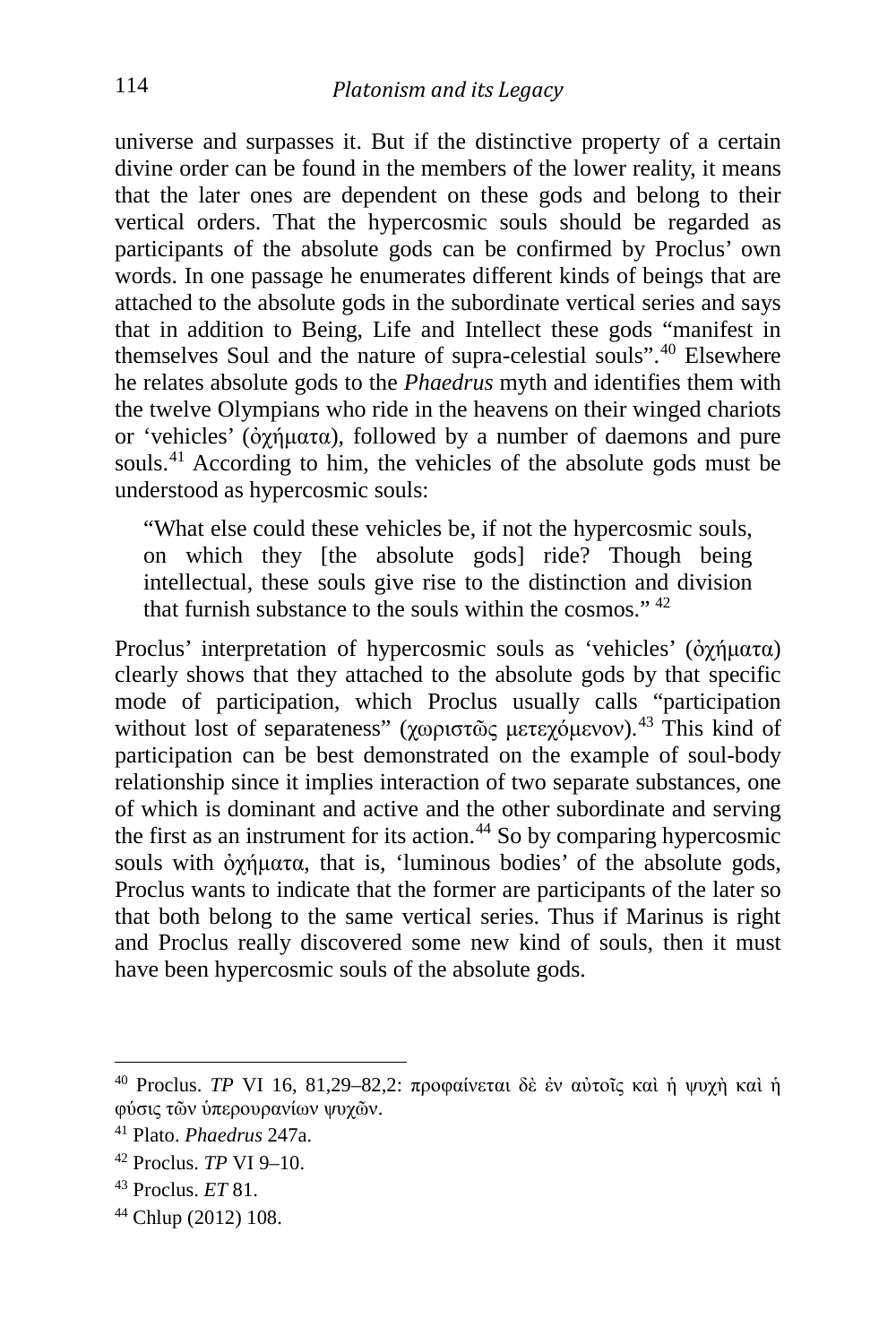#### 4. Who was the genuine inventor of hypercosmic souls?

 Proclus doesn't pretend anywhere to be an inventor of the doctrine of hypercosmic souls. While discussing this kind of souls in his *Commentary on Timaeus* he usually mentions some anonymous philosophers who "posit such souls prior to the cosmos".[45](#page-15-0) The most  $\frac{1}{2}$  scholars<sup>[46](#page-15-1)</sup> agree that he could have in mind Iamblichus and his pupil Theodore of Asine who interpreted some passages in Plato's *Timaeus*  as concerned with the soul that transcends the cosmos. According to Iamblichus' reading of the *Tim.* 34b, for example, it is the transcendent hypercosmic monad of Soul that was set by the Demiurge in the middle of the Universe and then stretched through the whole of its body and wrapped around it. For 'the middle', as Iamblichus argues, refers to the nature of the first Soul "inasmuch as it is similarly present to all things by virtue of the fact that it is not the soul of any body, nor has it come to have any kind of relation in any manner."<sup>[47](#page-15-2)</sup> Proclus, however, rejects Iamblichus' interpretation as wrong and sides with his master Syrianus who argues that the soul Plato speaks of here is the soul of the world. This reading seems him to be more suitable with the words of Plato, insofar as the latter speaks in this passage not about the procession of the Soul-hypostasis from its higher divine causes, but rather about the ensoulment (ψύχωσις) of the world body. Proclus points out that the discussion of the soul in *Timaeus* falls in two parts, one of which concerns the essence of the soul and the other involves its communion with the body. In *Tim.* 34b Plato doubtless distinguishes the second of these, so the soul he speaks of here must be the soul closely associated with the body, that is, the soul of the world. Yet, as becomes clear from Proclus' commentary on the generation of the soul's essence in *Tim.* 35a, he regards this part of Plato's treatment of the soul as concerned with the world soul as well.

 The reason for this could be his conviction that *Timaeus* has as its goal or 'skopos' the physical inquiry, so that the whole dialog teaches us not about the intelligible, but the sense-perceptible reality, and not about the immaterial orders of being, but the creation of the physical cosmos. Hence proceeding from the assumption of the single 'skopos',

i,

<span id="page-15-0"></span><sup>45</sup> Proclus. *In Tim.* III, 252,4.

<span id="page-15-1"></span><sup>46</sup> Dillon (1973) 326, 335; D. Baltzly (2009) 15, 37; Festugière (1967) 120; S.K. Wear (2011) 128-129; Saffrey, Segonds (2001) 143.

<span id="page-15-2"></span><sup>47</sup> Proclus. *In Tim.* II, 105, 21–23. Transl. by D. Baltzly (2009) 61. See also: S.K. Wear (2011) 127.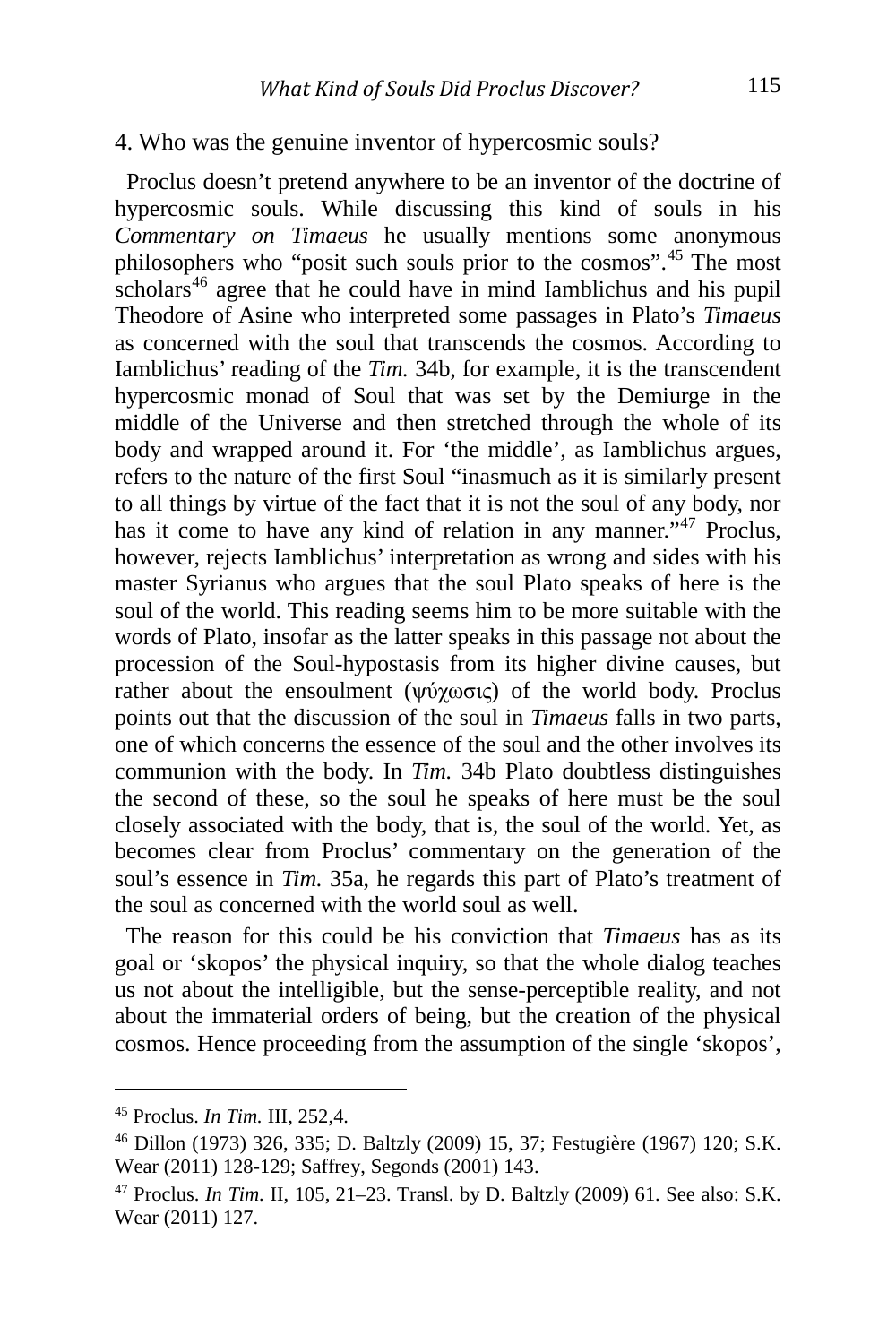to which all parts of the dialog ought to be related, Proclus could come to the conclusion that Plato's *Timaeus* should be concerned with the soul, insofar as the later takes part in the creation and perfection of the sensible world. So whatever part of the discussion we take, including the account of the soul's essence in *Tim.* 35a, we should refer it rather to the world soul than to the transcendent Soul-hypostasis. It doesn't mean, of course, that Proclus rejects the very idea of the hypercosmic monad of Soul. From various fragments in the *Commentary on Timaeus,* we can infer that he believes in the existence of the single and separate soul, which is "prior to all the other souls" and from which the soul of the world together with all other souls proceeds as from a center. [48](#page-16-0) Proclus only denies that Plato in *Timaeus* has this very soul in mind. That's why he sides with his master Syrianus and criticizes Iamblichus' reading of Plato as too exalted and dealing with higher matters as it were.<sup>[49](#page-16-1)</sup> Elsewhere in his commentary, he calls up the divine Iamblichus to read the words of Plato carefully and to assume from them that "Plato constitutes the soul of the world, and not the supra-celestial soul, from the mixture of the middle genera. For how, as his design was to create the universe, could he opportunely (εἰς καιρόν) make mention of such a soul, since when he mentions time, which is allotted a hypercosmic order, he co-arranges it with the universe? For he says that time was generated together with the heaven $"$ <sup>[50](#page-16-2)</sup>

 But no matter how much Proclus wants to share his master's point of view, he apparently likes the idea that at least the account of the soul generation in *Tim.* 35a could relate to the souls beyond the cosmos. In fact, how else could these souls have arisen, if not through the Demiurge who created them in the mixing bowl in the manner described in the dialog? Should we not regard the essence of every soul, be it encosmic or hypercosmic, as a composition of different genera, which mediates between Being and not-Being, the divisible and the indivisible? But if the hypercosmic souls have the same essence as all the other souls, then they must be created together with the soul of the world. Syrianus' interpretation of Plato's text, however, doesn't take into account this possibility, so that Proclus seems to be

<span id="page-16-0"></span><sup>48</sup> Proclus. *In Tim.* II, 106, 3; 115, 27–30. See Festugière (1967), 142: τῆς μονάδος ταύτης scil. l' Ame hypercosmique.

<span id="page-16-2"></span><span id="page-16-1"></span><sup>&</sup>lt;sup>49</sup> Proclus. *In Tim.* I, 19, 10; II, 240, 4.<br><sup>50</sup> Proclus. *In Tim.* III, 251, 21 – 29. Slightly changed translation of Th. Taylor (1820) 374.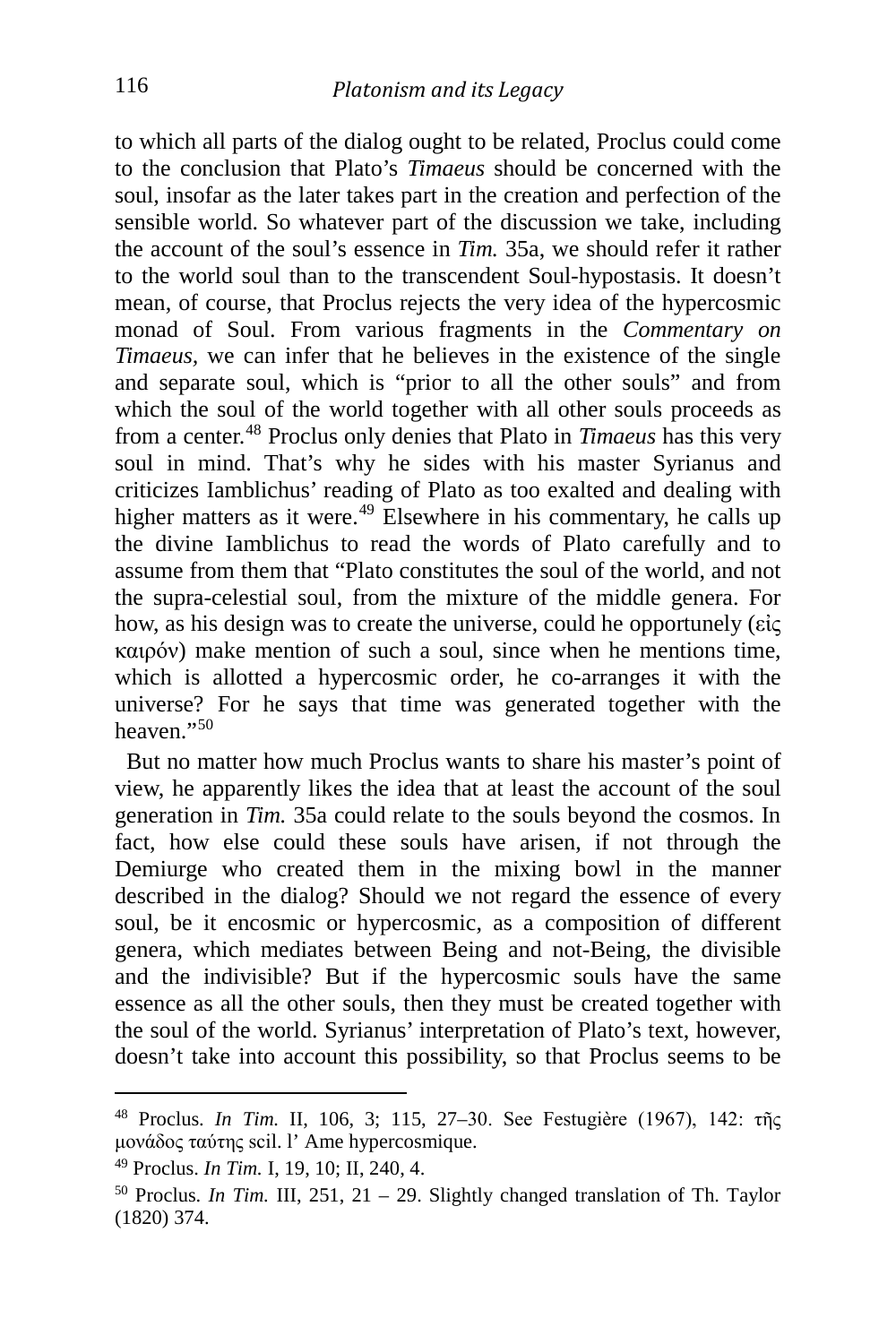not completely satisfied with it. He recognizes that Plato "nowhere speaks about hypercosmic souls explicitly", but still admits that he could mention them indirectly. That's why he thinks it worthy to investigate the question, whether or not Plato knew about hypercosmic souls.

 Proclus realizes that in order to 'fit' these souls into Platonic philosophy and to discover their latent presence in *Timaeus* it is necessary to find out how they could be intermediate between the divisible and the indivisible kinds of Being. According to his "own insight" (τῆ ἐμῆ μαντεία),<sup>[51](#page-17-0)</sup> the indivisible element in their essence is the intelligence in which they directly participate, whereas the divisible is present in them not simply, but insofar as each of these souls is set over the multitude of the encosmic ones.<sup>[52](#page-17-1)</sup> The general nature of Proclus' argument is quite clear. Since hypercosmic souls are not souls of any body, they obviously cannot contain "the divisible Being, that comes to be in the realm of bodies".<sup>[53](#page-17-2)</sup> So they should contain divisible Being that becomes in the subordinate encosmic souls, which they proximately transcend. As a result, the essence of hypercosmic souls should be more indivisible than divisible, because if someone mixes the indivisible intelligible Being with the divisibility inherent in the encosmic souls, then the initial nature of the divisible will be considerably diluted with the indivisible ingredient, so that the final composite will contain it in a less degree. Hence, during the preparation of psychic composition the Demiurge could mix the divisible and indivisible ingredients in three different ways: (1) so that the indivisible prevails over the divisible; (2) so that both ingredients are present in equal proportions and (3) so that the divisible prevails over the indivisible. In the first case there would arise the unparticipated monad of soul "which is hypercosmic and always remains on high", in the second – souls that are both hypercosmic and encosmic, that is, intermediate between the monad of soul and the plurality of its encosmic products; and in the third – souls that animate bodies within the cosmos.<sup>[54](#page-17-3)</sup> This is the first argument that should convince us that Plato could have had in mind hypercosmic souls while describing the soul generation in *Timaeus.* 

<span id="page-17-0"></span><sup>51</sup> Proclus. *In Tim.* III, 252, 9.

<span id="page-17-1"></span><sup>52</sup> Proclus. *In Tim.* III, 251, 10–13.

<span id="page-17-2"></span><sup>53</sup> Plato. *Tim.* 35a.

<span id="page-17-3"></span><sup>54</sup> Proclus. *In Tim.* III, 252, 13–21.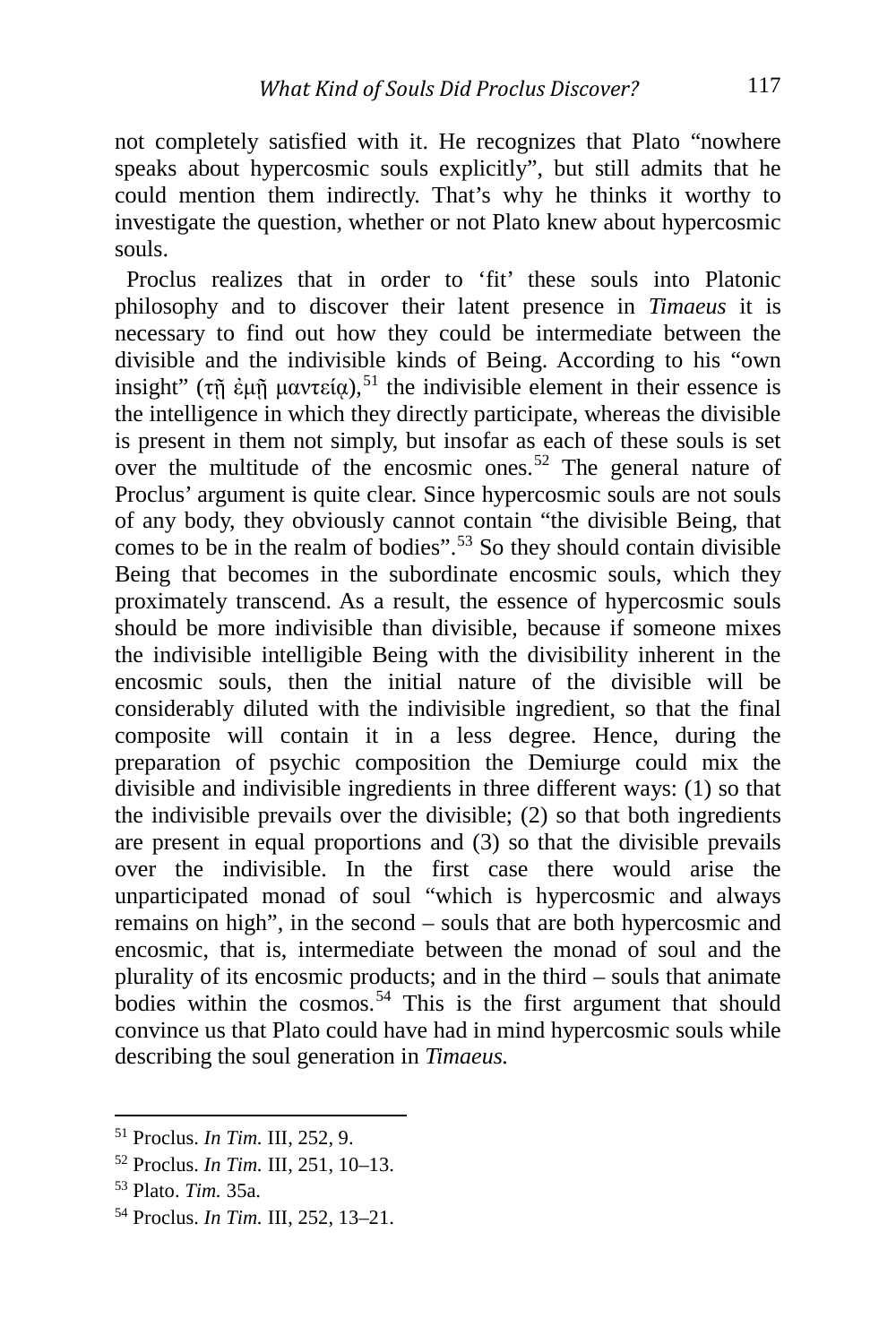Another argument in favor of the presence of hypercosmic souls in Plato's *Timaeus* is the division of the soul mixture into harmonic intervals.[55](#page-18-0) What could Plato mean by saying that the Demiurge divides the resulting psychic substance in accordance with the linear, square and cubic numbers (2, 4, 8 and 3, 9, 27)? In Proclus' view, he could have in mind different stages of soul's procession from the divine Intellect, so that the different numbers in psychic composition could indicate how far this or that kind of souls moved away from the demiurgic cause. Souls that emerged from those parts of the psychic substance that were cut off in accordance with the cubic numbers 8 and 27 should be the most remote ones. Since cubic numbers are related to the three dimensional bodies, then the souls that have them in their composition should be encosmic. Souls that advance only to the linear numbers 2 and 3, should be free from any corporeal tie and thereby transcend the sensible cosmos. Finally, souls that have been originated in accordance with the square numbers (4 and 9) should be intermediate between the first two. In other words, they should be both above and within the sensible cosmos, both in touch with it and beyond its limits or, as Proclus says, "both hypercosmic and encosmic". It is easy to recognize in these intermediate souls those presumably discovered by Proclus, which we have mentioned above as the souls of the absolute gods, situated on the psychic level of reality between the unparticipated monad of soul and the souls within the cosmos.

 These and many other similar speculations could convince Proclus as well as his students that the account of the soul's generation in *Timaeus* could contain references to the hypercosmic souls so that Plato could really know about them, though nowhere mentioned these souls explicitly. Thus Proclus' innovation could consist not in the discovery of the hypercosmic souls as such, but in that he was the first to discover them in Plato's philosophy. According to Proclus' own words, he takes credit for drawing the existence of these souls neither from his own notions, nor from some sacred texts such as *Chaldean Oracles*, as the previous proponents of the theory presumably did, but "from the very words of Plato".<sup>[56](#page-18-1)</sup> And so far as he succeeded in his demonstrations, Marinus could see him as a genuine inventor of this kind souls.

<span id="page-18-0"></span><sup>55</sup> Proclus. *In Tim.* III, 252, 21–31.

<span id="page-18-1"></span><sup>56</sup> Proclus*. In Tim.* II, 144, 25-30: καὶ ταῦτά φαμεν πρὸς πάντα βλέποντες τὰ πρόσθεν, δι' ὧν ταῦτα δεδείχαμεν, ἀπ' αὐτῶν εἰλημμένα τῶν Πλάτωνος ῥημάτων καὶ οὐκ ἐξ ἡμετέρων ἐπινοιῶν.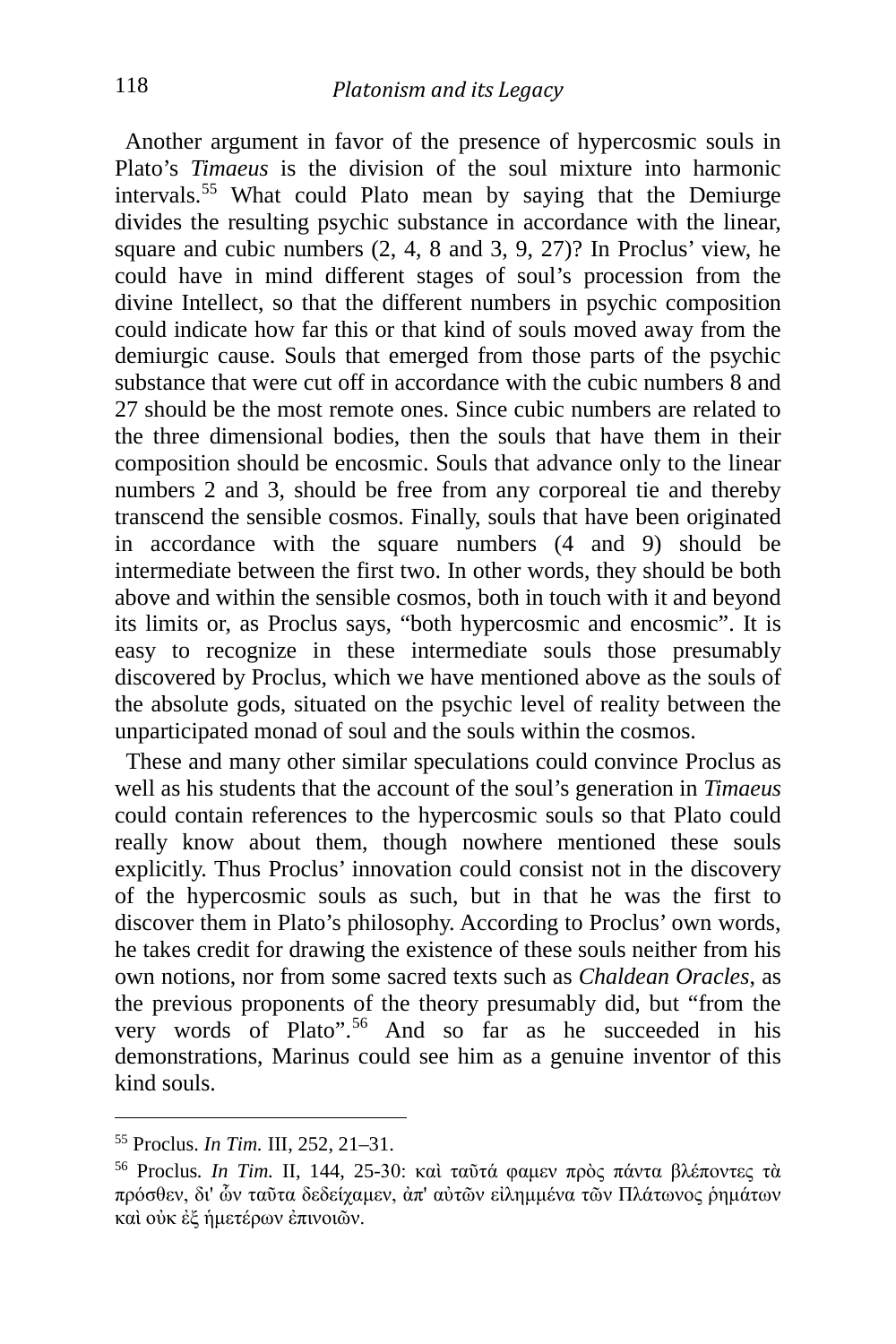## Bibliography

- Baltzly, D. 2009. *Proclus*' *Commentary on Plato's Timaeus.* Book 3, Part II: Proclus on the World Soul. Cambridge, 2009.
- Beutler, R. 1957. "Proklos, der Neuplatoniker". *RE* Bd. 45, 186–247.
- Brisson, L. 2004. "Kronos the Summit of the Intellective Hebdomad in Proclus' interpretation of the Chaldaean Oracles", in G. van Riel and C. Macé (eds.), *Platonic ideas and concept formation*. Leuven. 191–210.
- Chlup, R. 2012. *Proclus. An Introduction*. Cambridge.
- Diehl, E. (ed.) 1903-1906. *Proclus Diadochus*. *In Platonis Timaeum commentaria*. Lipsiae.
- Dodds, E.R. (ed.) 1963. *Proclus*. *The Elements of Theology.* Oxford.
- Festugière, A.J. 1966–1968. *Proclus*. *Commentaire sur le Timée.* Vol 1-5. Paris.
- Griffin, M. 2012. "Proclus on Place as the Luminous Vehicle of the Soul". *Dionysius* XXX, 161–186.
- Guthrie, K.S. 1925. *Proclus's Biography, Hymns, and Works*. Teocalli, No. Yonkers.
- Lloyd, A.C. 1990. *The Anatomy of Neoplatonism*. Oxford.
- MacIsaac, D.G. 2011. "The Nous of the Partial Soul in Proclus' Commentary on the First Alcibiades of Plato". *Dionysius* XXIX, 29-60.
- -------- 2001. *The Soul and Discursive Reason in the Philosophy of Proclus*, unpublished PhD. dissertation. University of Notre Dame.
- -------- 2007. "The Origin of Determination in the Neoplatonism of Proclus", in M. Treschow, W. Otten and W. Hannam (eds.) *Divine Creation in Ancient, Medieval and Early Modern Thought*. Brill. 141–172.
- Martijn, M. 2010. *Proclus on Nature. Philosophy of Nature and Its Methods in Proclus' Commentary on Plato's Timaeus*. Leiden– Boston.
- Martijn, M. and Gerson, L. P. 2017. "Proclus' System", in P. D'Hoine and M. Maertijn (eds.) *All from One. A Guide to Proclus*. Oxford.
- Masullo, R. (ed.) 1985. *Marino di Neapoli. Vita di Proclo*. Napoli.